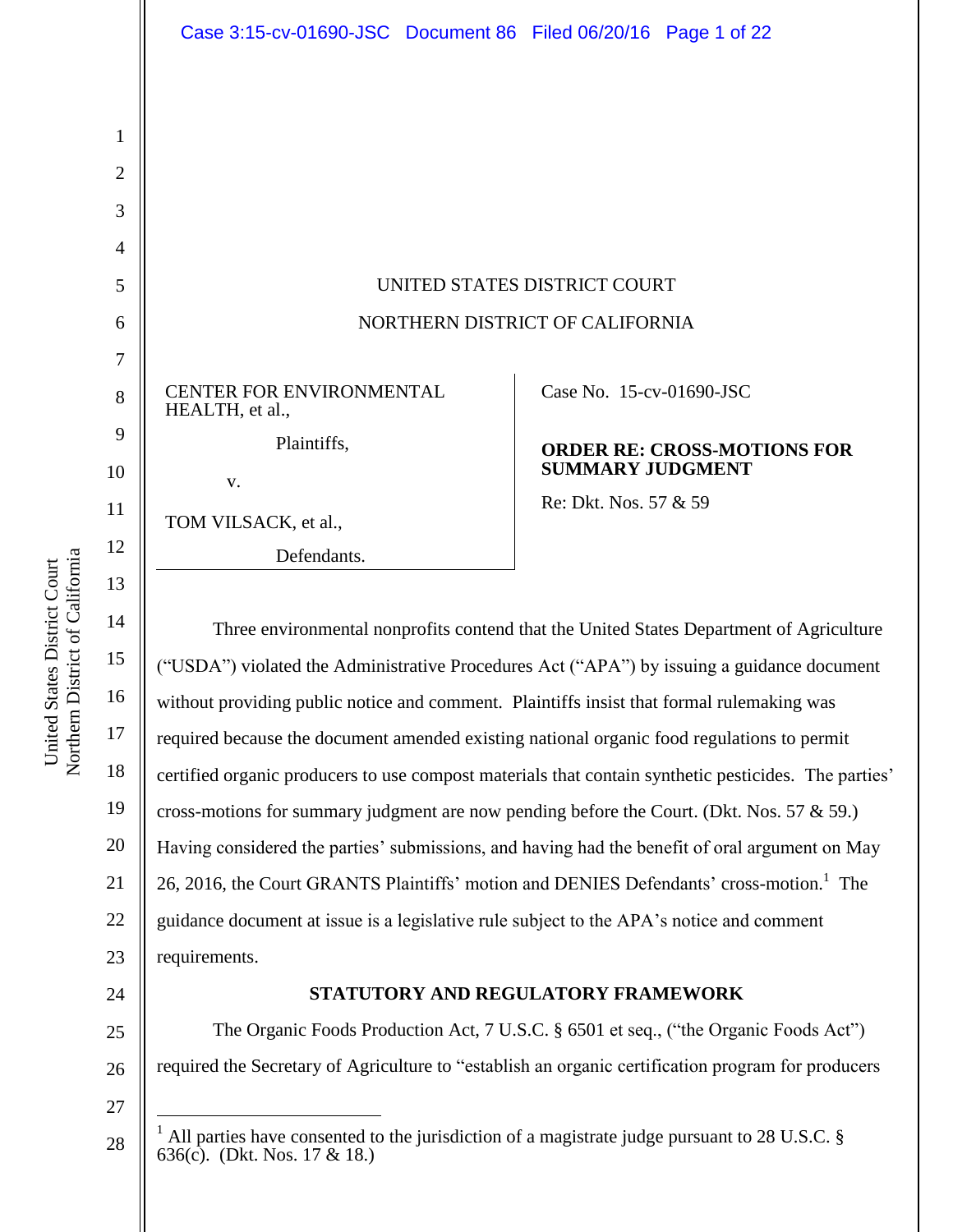#### Case 3:15-cv-01690-JSC Document 86 Filed 06/20/16 Page 2 of 22

1 2 3 4 and handlers of agricultural products that have been produced using organic methods." 7 U.S.C. § 6503. The certification program is known as the National Organic Program or NOP. 7 C.F.R. § 205 et seq. The Organic Foods Act established standards an agricultural product must satisfy to be

sold or labeled as organic. *See* 7 U.S.C. § 6504. Specifically, the agricultural product must:

(1) have been produced and handled without the use of synthetic chemicals, except as otherwise provided in this chapter;

(2) except as otherwise provided in this chapter and excluding livestock, not be produced on land to which any prohibited substances, including synthetic chemicals, have been applied during the 3 years immediately preceding the harvest of the agricultural products; and

(3) be produced and handled in compliance with an organic plan agreed to by the producer and handler of such product and the certifying agent.

*Id*. The Organic Foods Act also directed the establishment of a "National List" of approved and prohibited synthetic substances for use in organic production. 7 U.S.C. § 6517(a) & (b); 7 C.F.R. § 205.601. National Organic Program regulations specifically prohibit use of "[a]ny fertilizer or composted plant and animal material that contains a synthetic substance not included on the National List of synthetic substances allowed for use in organic crop production." 7 C.F.R. §  $205.203(e)(1)$ .

18 19 20 21 22 23  $24$ Compliance with the National Organic Program is monitored pursuant to a USDA program which accredits individuals and state officials as agents "for the purpose of certifying a farm or handling operation as a certified organic farm or handling operation." 7 U.S.C. § 6514(a). Producers seeking organic certification must demonstrate their compliance with the Organic Program requirements to these certifying agents, subject to appeal. *See* 7 C.F.R. §§ 205.400- 205.406, 205.681. The certifying agents may also investigate compliance with National Organic Program regulations. *See* 7 C.F.R § 205.661.

#### **BACKGROUND**

26 27 The California Department of Food and Agriculture (CDFA) is the California agency certified to administer the National Organic Program. *See* Cal. Food & Agric. Code § 46000(a). In August through October 2009, CDFA inspectors found detectable levels of bifenthrin—a

5

6

7

8

9

10

11

12

13

14

15

16

17

28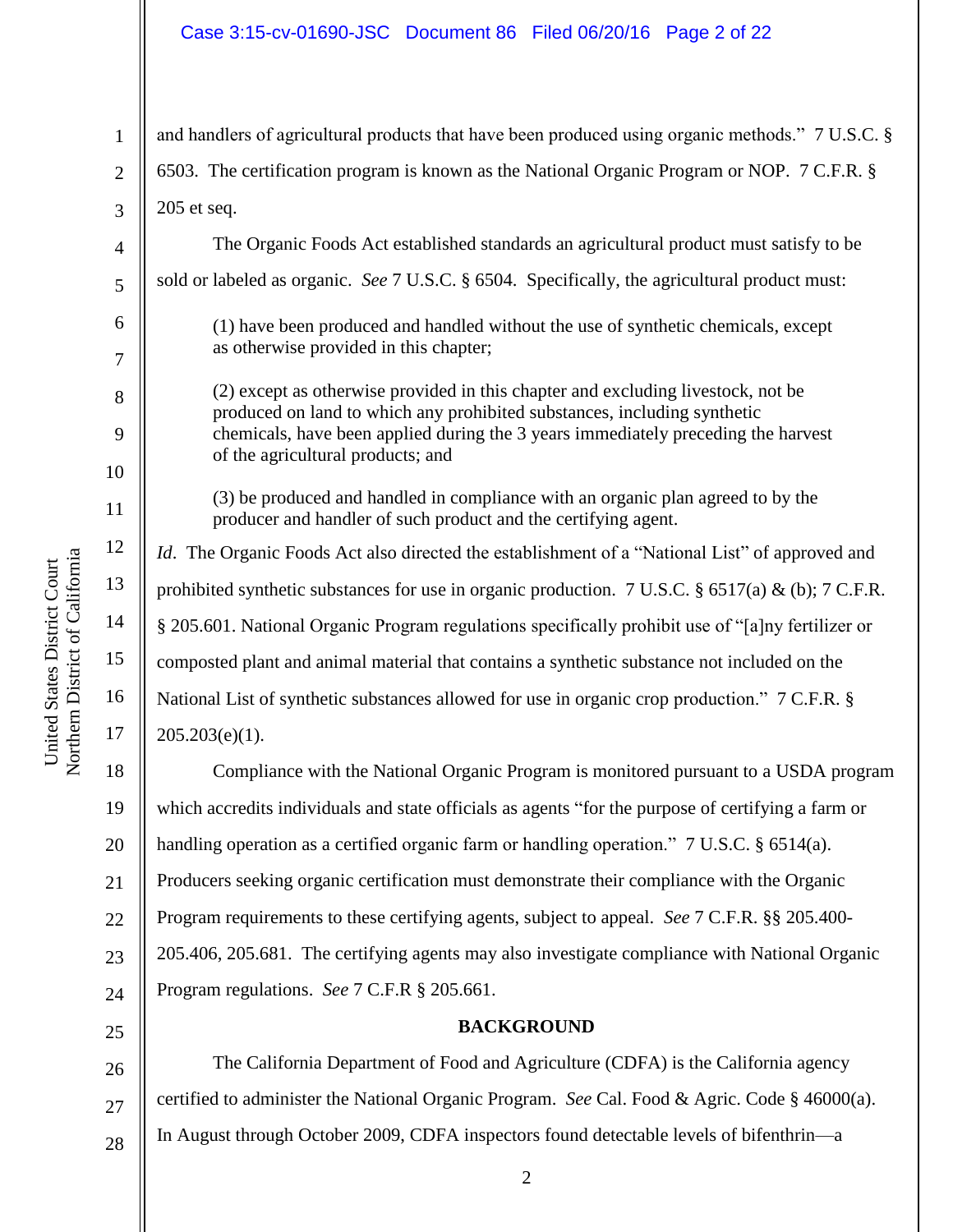#### Case 3:15-cv-01690-JSC Document 86 Filed 06/20/16 Page 3 of 22

1

2

3

4

5

6

7

8

9

14

15

16

17

18

19

20

21

22

23

24

25

26

27

28

residential insecticide—in three compost products listed for use in organic agriculture. (Administrative Record ("AR") 726-27, 927.) As bifenthrin is not on the National List of approved synthetic substances, and National Organic Program regulations prohibit any compost used in organic production from containing a synthetic substance not on the National List, 7 C.F.R. § 205.203(e)(1), the CDFA banned all three compost products from use in organic production. (*Id*.)

Nortech Waste LLC ("Nortech"), a producer of one of the banned composts, thereafter contacted the National Organic Program to ask whether the National Organic Program was going to "back the action of the [CDFA]". (AR 659-60.) Mark Bradley, Chief of National Organic Program Accreditation, responded that "[b]ifenthrin is a synthetic substance which is not on the NOP National List of Allowed and Prohibited Substances. We have consulted with the State of California on this issue and concur that compost containing the substance bifenthrin is not eligible for use in organic farming operations." (AR 662.) Nortech replied that "[b]ifenthrin in compost is going to become a nationwide problem and just saying that contaminated compost can not be used in organic agriculture is not the answer." (AR 661.) Mr. Bradley responded that he had advised the new Deputy Administrator of the National Organic Program of the situation. (*Id*.)

Several months later, the USDA issued the guidance document at issue in this lawsuit— NOP 5016. NOP 5016, entitled "Guidance Allowance of Green Waste in Organic Production Systems," states that its purpose is to "provide<sup>[]</sup> clarification on the allowance of green waste and green waste compost in organic production systems under the National Organic Program (NOP) regulations." (AR 1103.) It recites the regulation's requirement that "[t]he producer must not use: (1) Any fertilizer or composted plant and animal material that contains a synthetic substance not included on the National List of synthetic substances allowed for use in organic crop production." (AR 1104 (citing 7 C.F.R. § 205.203(e).) The Guidance then notes:

> However, the NOP regulations were established with recognition that background levels of synthetic pesticides may be present in the environment and, therefore, may be present in organic production systems. This is referred to as unavoidable residual environmental contamination (UREC) in the regulations. Furthermore, the NOP standards are process based and do not mandate zero tolerance for synthetic pesticide residues in inputs, such as compost. Compost that is produced from the approved feedstocks, listed above, is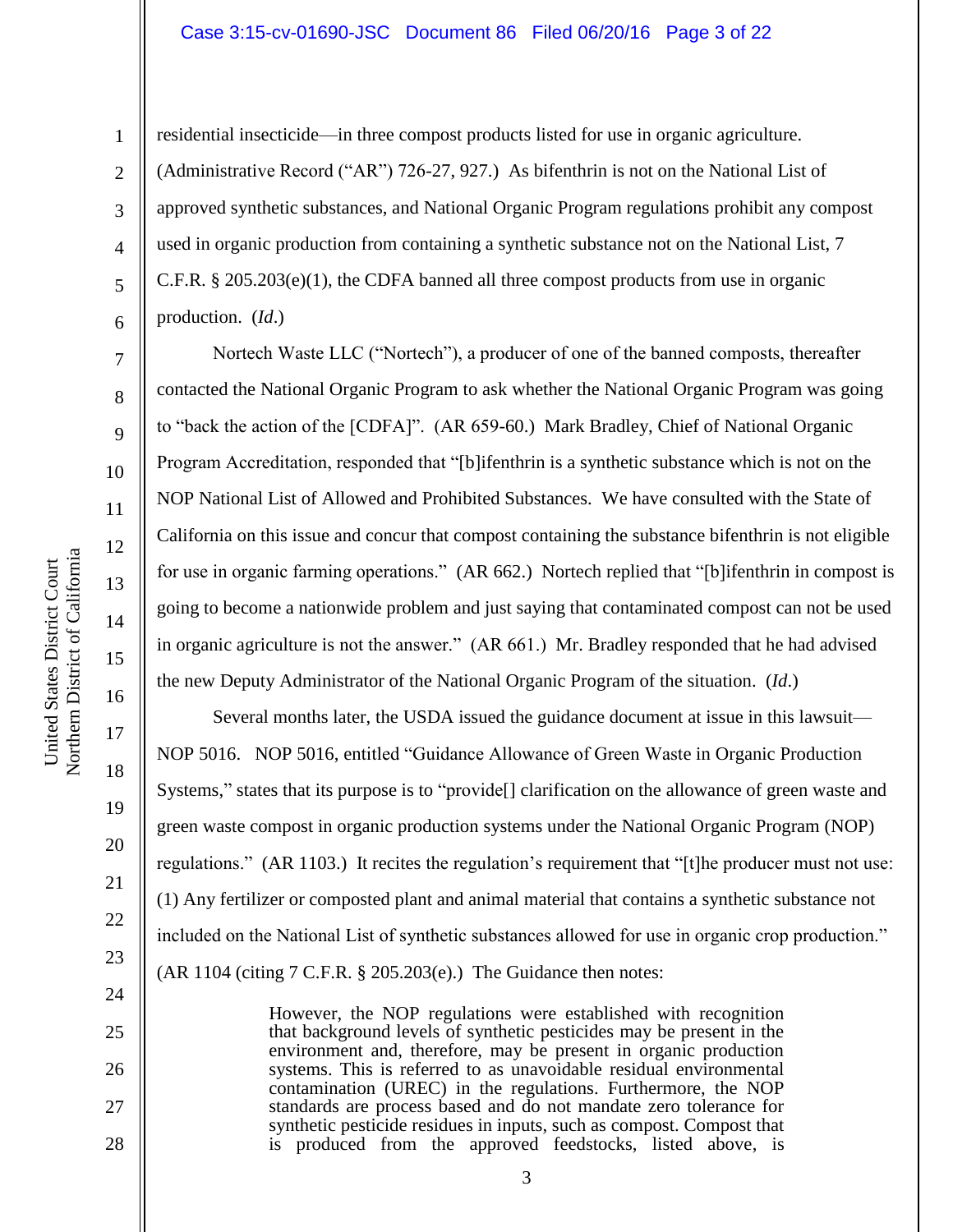acceptable for use in organic production, provided that any residual pesticide levels do not contribute to the contamination of crops, soil or water.

Green waste and green waste compost that is produced from approved feedstocks, such as, non-organic crop residues or lawn clippings may contain pesticide residues. Provided that the green waste and green waste compost (i) is not subject to any direct application or use of prohibited substances (i.e. synthetic pesticides) during the composting process, and (ii) that any residual pesticide levels do not contribute to the contamination of crops, soil or water, the compost is acceptable for use in organic production.

#### **PROCEDURAL HISTORY**

Plaintiffs filed this lawsuit nearly five years later contending that NOP 5016 "changed the legal status of bifenthrin and other pesticides that are prohibited for use in organic production but are now being allowed in green waste used in organic production." (Dkt. No. 1 ¶ 54.) Plaintiffs allege that Defendants, the USDA and various governmental officials and agencies (collectively "Defendants" or "the Agency") violated the APA by issuing NOP 5016 without first providing the notice and comment period required by the APA's rulemaking provisions. Plaintiffs seek remand and vacatur of NOP 5016 until the proper procedures are followed.

Defendants responded to the complaint by moving to dismiss pursuant to Federal Rules of Civil Procedure 12(b)(1) and 12(b)(6) on the grounds that Plaintiffs lacked standing and that the challenged decision was exempt from APA rulemaking as either a general statement of policy or as an interpretive rule. (Dkt. No. 24.) The Court denied Defendants' motion. (Dkt. No. 41.)

The now pending cross-motions for summary judgment followed. (Dkt. Nos.  $57 \& 59$ .) The day after the last brief on the cross-motions was filed, the Western Growers Association moved for leave to appear as amicus curiae and file a brief in support of Defendants. (Dkt. No. 63.) Nearly a week later, the California Certified Organic Farmers and the Organic Trade Association asked to appear as amici curiae and submit declarations joining in the Western Grower's Association brief. (Dkt. No. 72.) Plaintiffs objected to both requests as untimely, prejudicial, and as not useful to the Court. (Dkt. Nos. 70 & 73.) The Court subsequently granted in part the motions to appear as amici in connection with the appropriate remedy should the Court find an APA violation. (Dkt. No. 75.)

United States District Court

United States District Court

1

2

3

4

5

6

7

(*Id*.)

8

9

10

11

12

13

14

15

16

17

18

19

20

21

22

23

24

25

26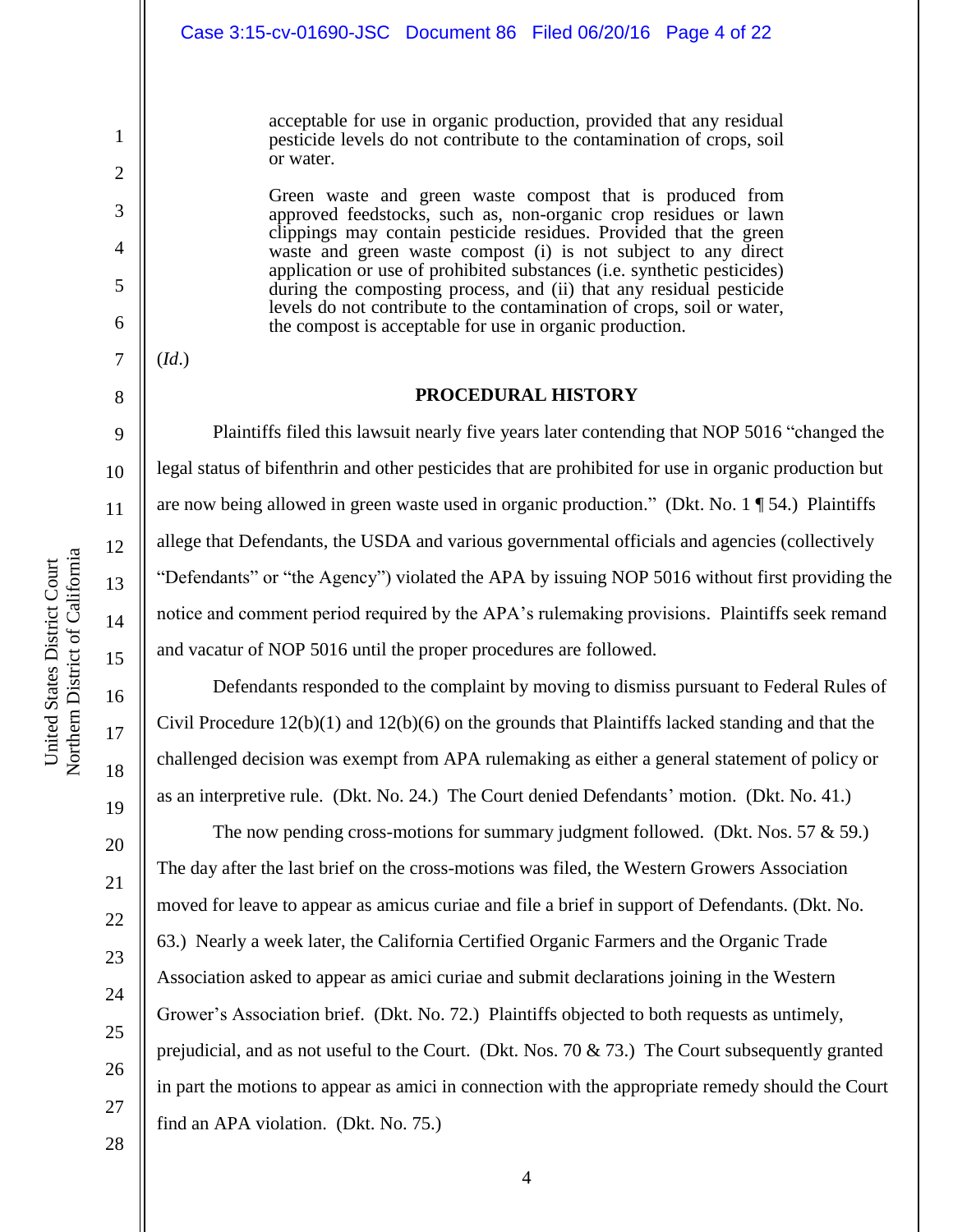# 2

3

4

5

6

7

8

9

10

11

12

13

14

15

16

17

18

19

20

21

22

23

24

25

26

27

28

1

#### **LEGAL STANDARD**

The APA provides for judicial review of final agency decisions. 5 U.S.C. §§ 702, 706. Courts routinely resolve APA challenges to agency administrative decisions by summary judgment. *Nw. Motorcycle Ass'n v. U.S. Dept. of Agric*., 18 F.3d 1468, 1481 (9th Cir. 1994). "Because the presence of the administrative record, which the parties have stipulated to, usually means there are no genuine disputes of material fact, it allows the Court to decide whether to set aside the agency determination on summary judgment without a trial." *Sodipo v. Rosenberg*, 77 F. Supp. 3d 997, 1001 (N.D. Cal. 2015) (citing *Camp v. Pitts*, 411 U.S. 138, 142 (1973) (per curiam)).

Under the APA, a court may set aside an agency's final action if the action was "arbitrary, capricious, an abuse of discretion, or otherwise not in accordance with law." 5 U.S.C. § 706(2)(A). This is a "highly deferential" standard under which there is a presumption that the agency's action is valid "if a reasonable basis exists for its decision." *Kern Cnty. Farm Bureau v. Allen*, 450 F.3d 1072, 1076 (9th Cir. 2006). A reviewing court may also "hold unlawful and set aside agency action, findings, and conclusions" that are "without observance of procedure required by law," or "in excess of statutory jurisdiction, authority, or limitations, or short of statutory right." 5 U.S.C. § 706(2)(C), (D). Unlike substantive challenges, "review of an agency's procedural compliance is exacting, yet limited." *Kern Cty. Farm Bureau*, 450 F.3d at 1076. The reviewing court determines "the adequacy of the agency's notice and comment procedure, without deferring to an agency's own opinion of the . . . opportunities it provided." *Id*. (internal citation and quotation marks omitted).

#### **DISCUSSION**

This case asks whether the Agency was required to give public notice and an opportunity to comment prior to adoption of NOP 5016. Plaintiffs contend that because NOP 5016 altered a practice that was previously prohibited by the Organic Foods Act and its implementing regulations—use of compost that contains pesticides—it is a legislative rule which triggered the APA's notice and comment requirements. Defendants counter that NOP 5016 was exempt from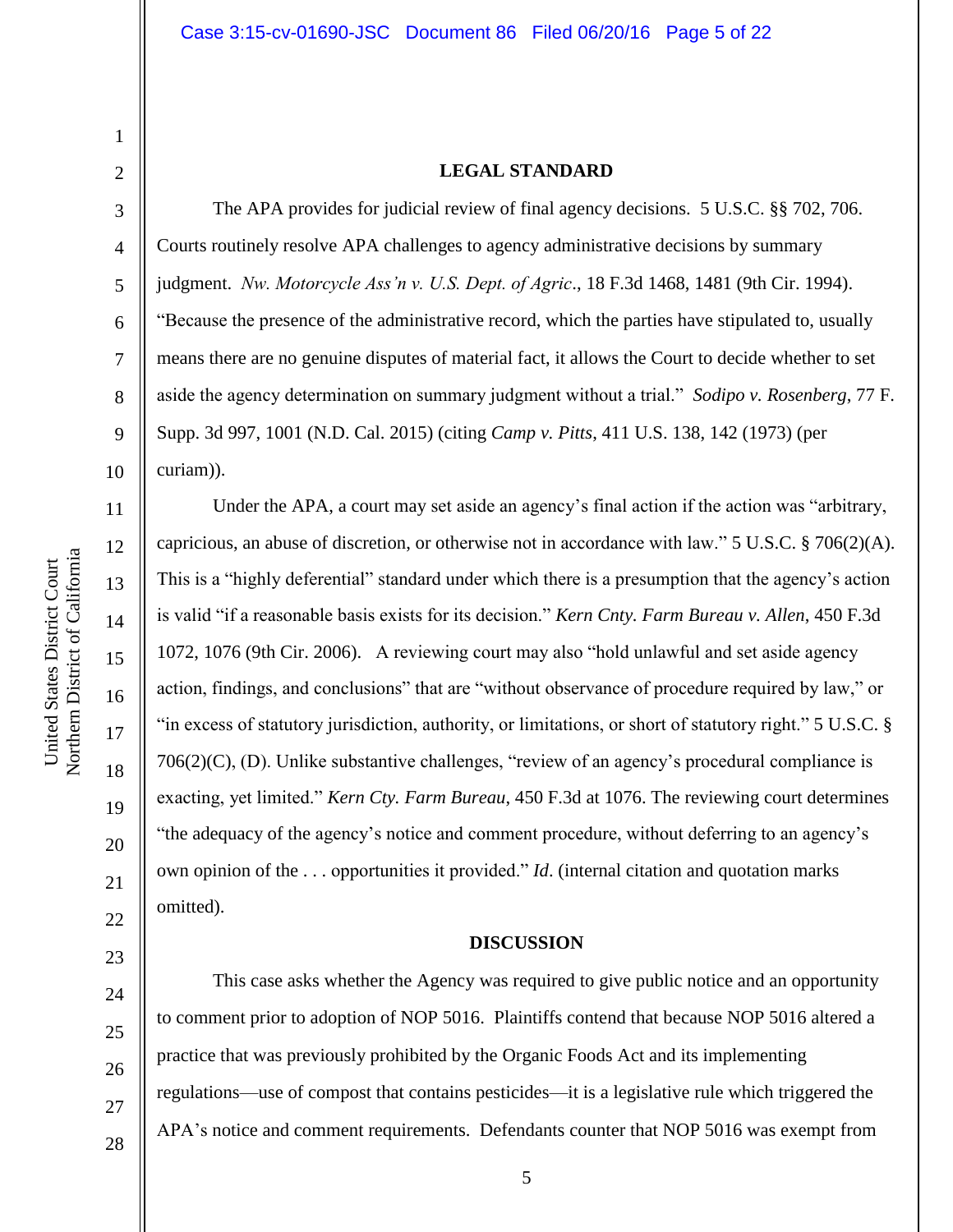2 4 formal rulemaking because it merely clarified that organic producers can use green waste compost with *de minimis* background levels of pesticide residue such that NOP 5016 qualifies as an interpretive guidance, or alternatively, a general statement of policy for which formal rulemaking is not required.

5

6

7

8

9

10

11

12

13

14

15

16

17

18

19

20

21

22

23

24

25

26

27

1

3

#### **I. The APA's Rulemaking Requirements**

The APA requires a federal agency to follow specific procedures before issuing a rule. "These procedures include: (1) publication of notice of the proposed rule in the Federal Register, 5 U.S.C. § 553(b); (2) a period for interested individuals to comment on the proposed rule, *id.* § 553(c); and (3) publication of the adopted rule not less than thirty days before its effective date, *id*. § 553(d)." *Mora–Meraz v. Thomas*, 601 F.3d 933, 939 (9th Cir. 2010). Whether the procedures apply depends on whether a rule is "substantive" or "legislative" or instead "interpretative." If a rule is substantive or legislative, the agency must use the notice and comment procedure unless "it publishes a specific finding of good cause documenting why such procedures 'are impracticable, unnecessary, or contrary to the public interest.'" *Hemp Indus. Ass'n v. Drug Enf't Admin*., 333 F.3d 1082, 1087 (9th Cir. 2003) (quoting 5 U.S.C. § 553(b), (b)(B)). The notice and comment requirement does not apply to "interpretive rules, general statements of policy, or rules of agency organization, procedure, or practice." 5 U.S.C. § 553(b)(3)(A). The exceptions to the APA's notice and comment requirements "will be narrowly construed and only reluctantly countenanced." *Alcaraz v. Block*, 746 F.2d 593, 612 (9th Cir. 1984) (internal citation and quotation marks omitted). "This is consistent, of course, with Congress's clear intent to preserve the statutory purpose of informal rulemaking by making sure those exceptions did not become 'escape clauses,' which an agency could utilize at its whim." *Id*. (internal citation and quotation marks omitted).

#### **A. NOP 5016 is a Legislative Rather Than Interpretative Rule**

"Generally, agencies issue interpretive rules to clarify or explain existing law or regulations so as to advise the public of the agency's construction of the rules it administers." *Gunderson v. Hood*, 268 F.3d 1149, 1154 (9th Cir. 2001). "[I]nterpretive rules merely explain, but do not add to, the substantive law that already exists in the form of a statute or legislative rule.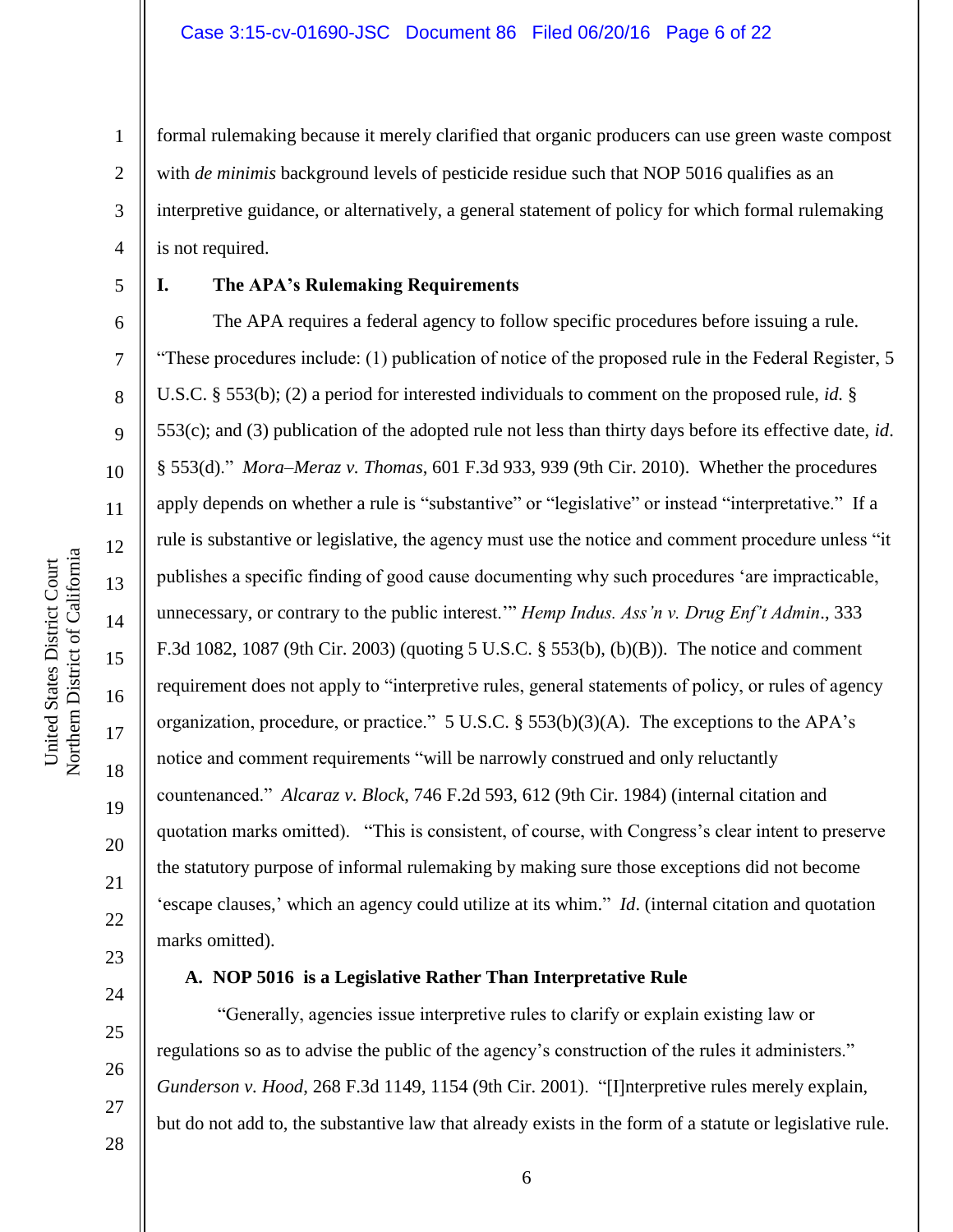#### Case 3:15-cv-01690-JSC Document 86 Filed 06/20/16 Page 7 of 22

14

15

16

17

18

19

20

21

22

23

24

25

26

27

1 2 3 4 5 6 7 8 9 10 11 12 13 Legislative rules, on the other hand, create rights, impose obligations, or effect a change in existing law pursuant to authority delegated by Congress." *Hemp Indus. Ass'n*., 333 F.3d at 1087 (internal citation omitted). Legislative rules, unlike interpretative rules, have the force of law. *See Erringer v. Thompson*, 371 F.3d 625, 630 (9th Cir. 2004). A rule has the "force of law": (1) when, in the absence of the rule, there would not be an adequate legislative basis for enforcement action; (2) when the agency has explicitly invoked its general legislative authority; or (3) when the rule effectively amends a prior legislative rule. *Hemp Industries*, 333 F.3d at 1087 (internal quotation marks and citation omitted). "If the answer to any of these questions is affirmative," the rule is legislative, not interpretive. *Oregon v. Ashcroft*, 368 F.3d 1118, 1133 (9th Cir. 2004) (internal quotation marks and citation omitted), *aff'd sub nom. Gonzales v. Oregon*, 546 U.S. 243 (2006). **1) NOP 5016 Amends the Existing Regulation**

Section  $205.203(e)(1)$  prohibits the use in organic production of any compost "that contains a synthetic substance not on the National List" of approved synthetic substances. In contrast, NOP 5016 states that an organic producer *can* use a synthetic substance even if it is not on the National List provided the synthetic substance (1) is not applied during or used in the composting process, and (2) does not contaminate crops, soil, or water. Whereas before the adoption of NOP 5016 an organic producer could not use compost if it contained a synthetic substance not on the National List, under NOP 5016 it can so long as (1) the synthetic substance was not directly applied and (2) does not "contribute to contamination." (AR 1104.) NOP 5016 therefore amends Section 205.203(e)(1) by creating an exception to the prohibition on the use of compost that contains unapproved synthetic substances.

Defendants' insistence that NOP 5016 merely clarifies the meaning of the word "contains" in Section 205.203(e)(1) is unpersuasive. Defendants contend that "administrative practicability demands" that "contains" mean something "less than [to] categorically forbid the presence of any scintilla of any synthetic substance not on the National List." (Dkt. No. 59 at 19:21-23.<sup>2</sup>) Thus,

 $\overline{a}$ 

<sup>28</sup>

<sup>&</sup>lt;sup>2</sup> Record citations are to material in the Electronic Case File ("ECF"); pinpoint citations are to the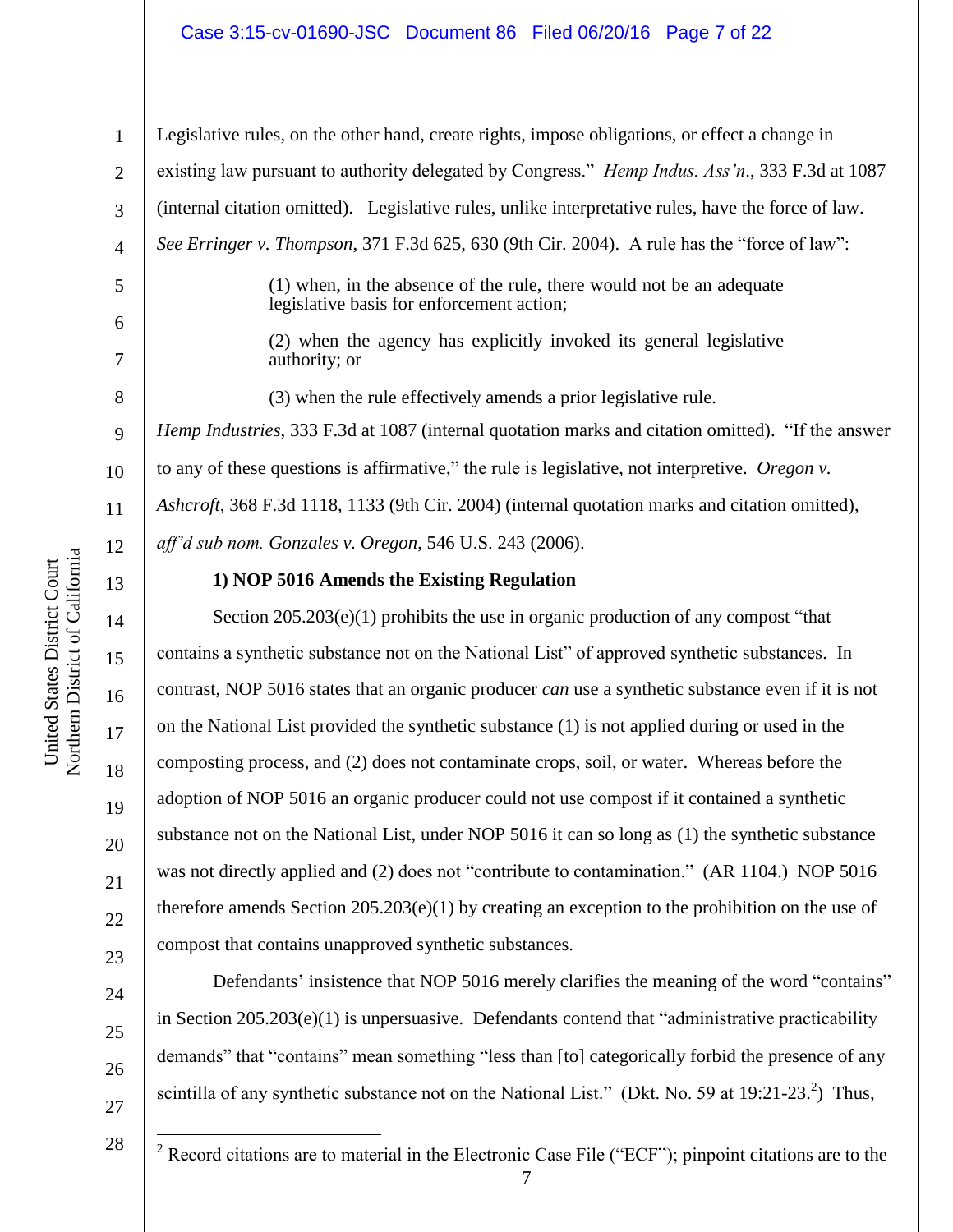#### Case 3:15-cv-01690-JSC Document 86 Filed 06/20/16 Page 8 of 22

1

2

3

4

5

6

7

8

9

10

11

12

13

14

15

16

17

according to Defendants, NOP 5016 sought to define "contains" in the context of green waste compost such that the compost only "contains" a non-approved synthetic substance if it was added during the composting process or it will contribute to contamination of crops, soil, or water. In other words, NOP 5016 "clarifies that an organic famer may use green waste compost with a preexisting, *de minimis* amount of non-approved synthetic substances, because in that scenario the compost does not 'contain' a synthetic substance that is not allowed per the National List." (Dkt. No. 59 at 22:3-6.) Not so.

First, nowhere does NOP 5016 itself suggest that it is defining the word "contains" as used in section 205.203(e)(1). "Contains" is used twice in NOP 5016. It states that "[t]he NOP does not allow the use of compost that **contains** synthetic substances that are not on the National List." (AR 1004 citing 7 C.F.R. § 205.203(e) (emphasis added).) It also recites that "[g]reen waste and green waste compost that is produced from approved feedstocks, such as, non-organic crop residues or lawn clippings may **contain** pesticide residues." (AR 1004 (emphasis added).). Neither use of "contains" suggests that NOP 5016 is defining the word as used in the regulation. Indeed, elsewhere NOP 5016 defines the terms "green waste" and "feedstocks" which suggests that Defendants recognized that it should explicitly define terms where needed. It did not define "contains" in NOP 5016.

18 19 20 21 22 23 24 25 26 NOP 5016's assertion that "green waste" and "green waste compost" that contain pesticide residues can be used in organic production provided the pesticides are not applied during the composting process and do not contribute to the contamination of crops, soil or water is further evidence that Defendants were not interpreting the word "contains" as used in section  $205.203(e)(1)$ . The regulation prohibits any compost, not just green waste compost, from "containing" a non-listed synthetic substance.  $7 \text{ C.F.R.}$  §  $205.203(e)(1)$ . If Defendants were actually clarifying the meaning of "contains" as used in the regulation, as they now claim, then NOP 5016 should apply to all compost, not just green waste compost. That NOP 5016 is limited to green waste compost is consistent with Defendants making an exception, that is, an amendment,

27

28

1

ECF-generated page numbers at the top of the documents.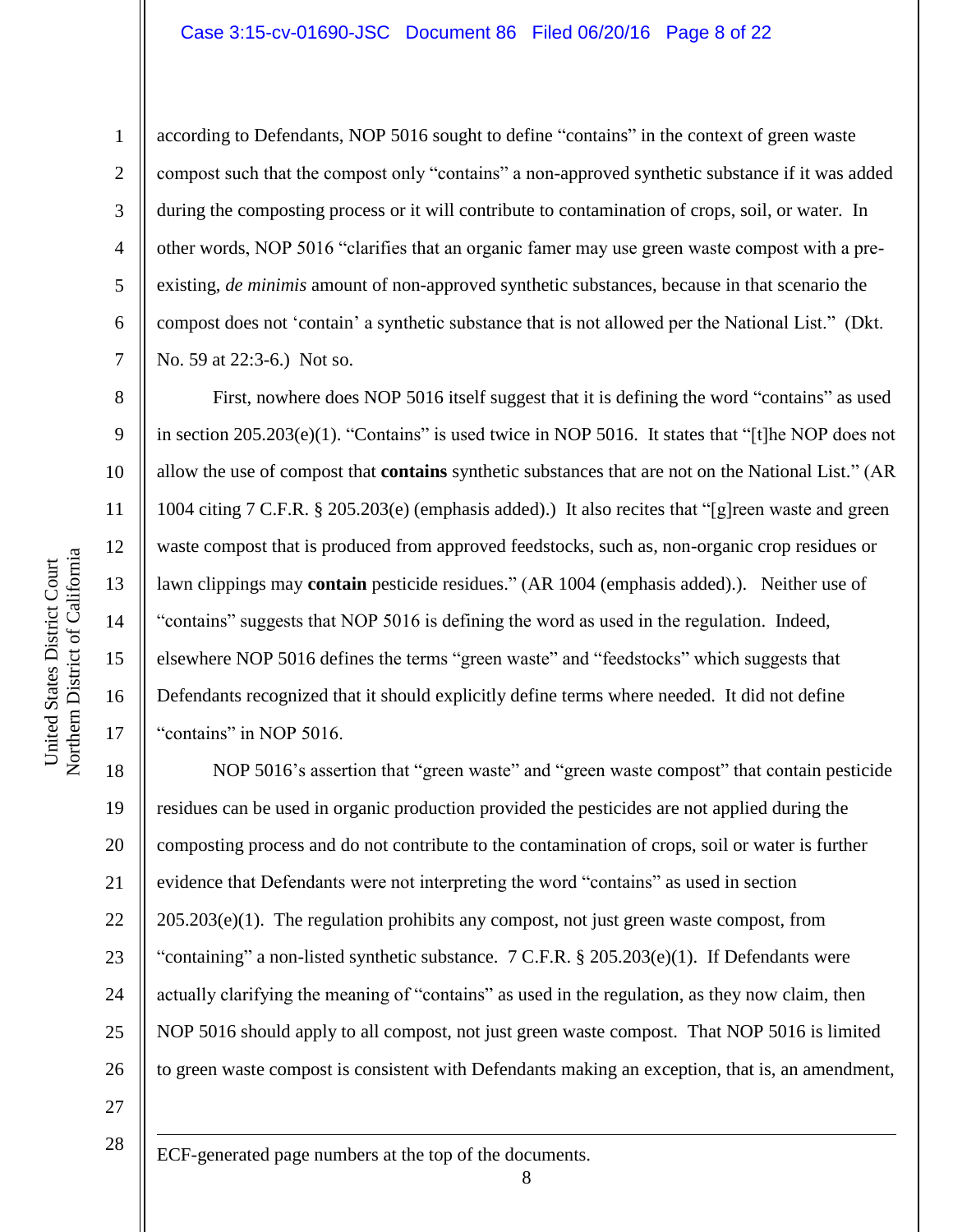1 2

3

4

5

6

7

8

9

10

11

12

13

14

15

16

17

18

19

20

21

22

23

24

25

26

27

28

to section  $205.203(e)(1)$ , rather than clarifying it.

Indeed, NOP 5016 uses "contains" in a manner inconsistent with the meaning the Agency now ascribes to the word. NOP 5016 states: "Green waste and green waste compost that is produced from approved feedstocks . . . may **contain** pesticide residues." (AR 1104.) The next sentence states that "[p]rovided that the green waste and green waste compost" are not directly applied or used during the composting process and do not otherwise contaminate the environment, "the compost is acceptable for use in organic production." (*Id.*) In other words, NOP 5016 itself states that even if the compost **contains** a non-approved synthetic substance, it can still be used in certain circumstances. NOP 5016 thus uses "contains" to mean "is found in" or "is present in" the compost; it never defines "contains" to mean more than a *de minimis* amount.

Second, Defendants' purported clarification of "contains" in NOP 5016 is inconsistent with Defendants' own prior interpretation of the rule. After CDFA banned the three composts containing bifenthrin, the National Organic Program repeatedly confirmed that because bifenthrin is a synthetic substance not on the National List, compost containing the substance bifenthrin was not eligible for use in organic farming. (AR 662; 741; 786; 848.) There is nothing in the administrative record that suggests that prior to NOP 5016 the Agency ever interpreted section 205.203(e)(1) as allowing compost that contains any unapproved synthetic substance. Third, the Agency's December 21, 2000 final rulemaking commentary undermines Defendants' currently proffered definition of "contains." In discussing the compost practice standard, the Agency stated:

> The [organic] producer's first responsibility is to identify the source of the feedstocks used in the composting system. This requirement ensures that only allowed plant and animal materials are included in the composting process, *that they are not contaminated with prohibited materials*, and that they are incorporated in quantities suitable to the design of the composting system. Certifying agents will exercise considerable discretion for *evaluating the appropriateness of potential feedstock materials and may require testing for prohibited substances before allowing their use*. For example, a certifying agent could require a producer to monitor off-farm inputs such as leaves collected through a municipal curbside program or organic wastes from a food processing facility. *Monitoring may be necessary to protect against contamination from residues of prohibited substances* such a motor oil or heavy metals, or gross inert materials such as glass shards that can enter the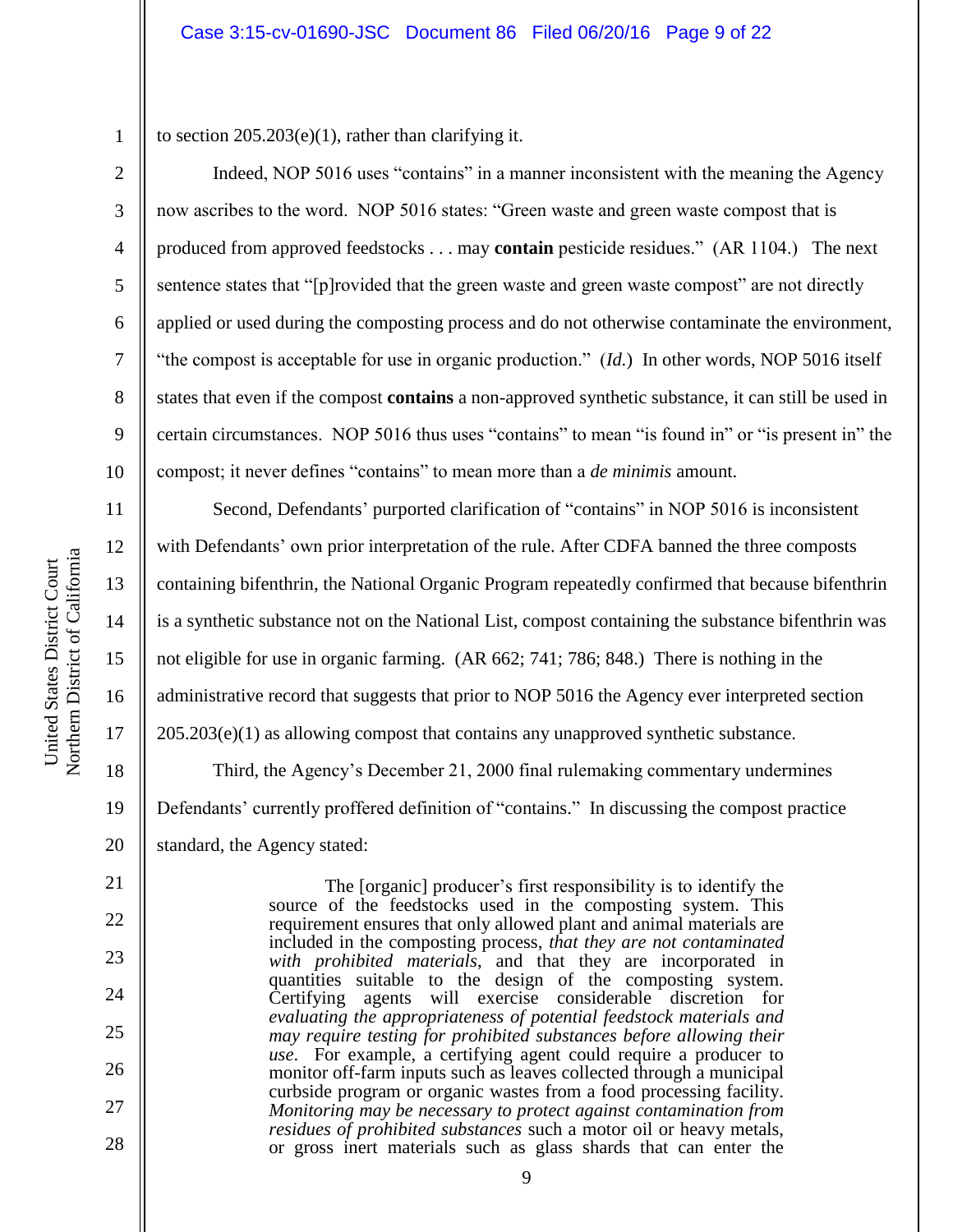organic waste stream.

(AR 480; *see also* AR 347 (the proposed rules "prohibit the use of any commercially blended fertilizer product that contains a prohibited substance"); *id.* ("We acknowledge the need to examine carefully commercial blended fertilizers and soil amendments *to ensure that such products do not contain prohibited substances*" (emphasis added)).) In the rulemaking process, the Agency's focus was on ensuring that compost material *did not contain* any prohibited substance; not, as it now suggests, on whether whatever prohibited substance found in the compost not cause some undefined contamination of crops, soil or water. There is no suggestion in the record that the potentially required testing of the feedstock was to determine whether the prohibited substance was directly applied during the composting process or whether the prohibited substance found in the feedstock when used in compost will contaminate food, soil or water; instead, the Agency's focus was on ensuring that the compost does not contain a prohibited substance, consistent with the plain language of the rule ultimately adopted.

Fourth, the unavoidable residual environmental contamination (UREC) rules do not support Defendants' position. The Organic Foods Act provides that an "agricultural product shall not be sold or labeled as organically produced" if it contains a residue that is "(A) the result of intentional application of a prohibited substance; or (B) present at levels that are greater than unavoidable residual environmental contamination." 7 U.S.C. § 6511(c)(2). Unavoidable residual environmental contamination is defined as "[b]ackground levels of naturally occurring or synthetic chemicals that are present in the soil or present in organically produced agricultural products that are below established tolerances." 7 C.F.R. § 205.2. Defendants argue that because the UREC rules contemplate that some unavoidable contamination of products will be tolerated, it makes sense for Defendants to interpret section 205.203(e)(1) as allowing compost to contain prohibited synthetic substances provided they are not directly applied or do not contaminate crops, soil or food. The UREC rules, however, apply to the final product—the organic produce. Further, they only apply to "unavoidable" residues that are below certain levels. There is nothing inconsistent about the Agency prohibiting an organic producer from using a compost that contains a synthetic substance (something the producer can avoid), while at the same time acknowledging that some amount of prohibited substance may nonetheless be found in the finished product and therefore

1

2

3

4

5

6

7

8

9

10

11

12

13

14

15

16

17

18

19

20

21

22

23

24

25

26

27

28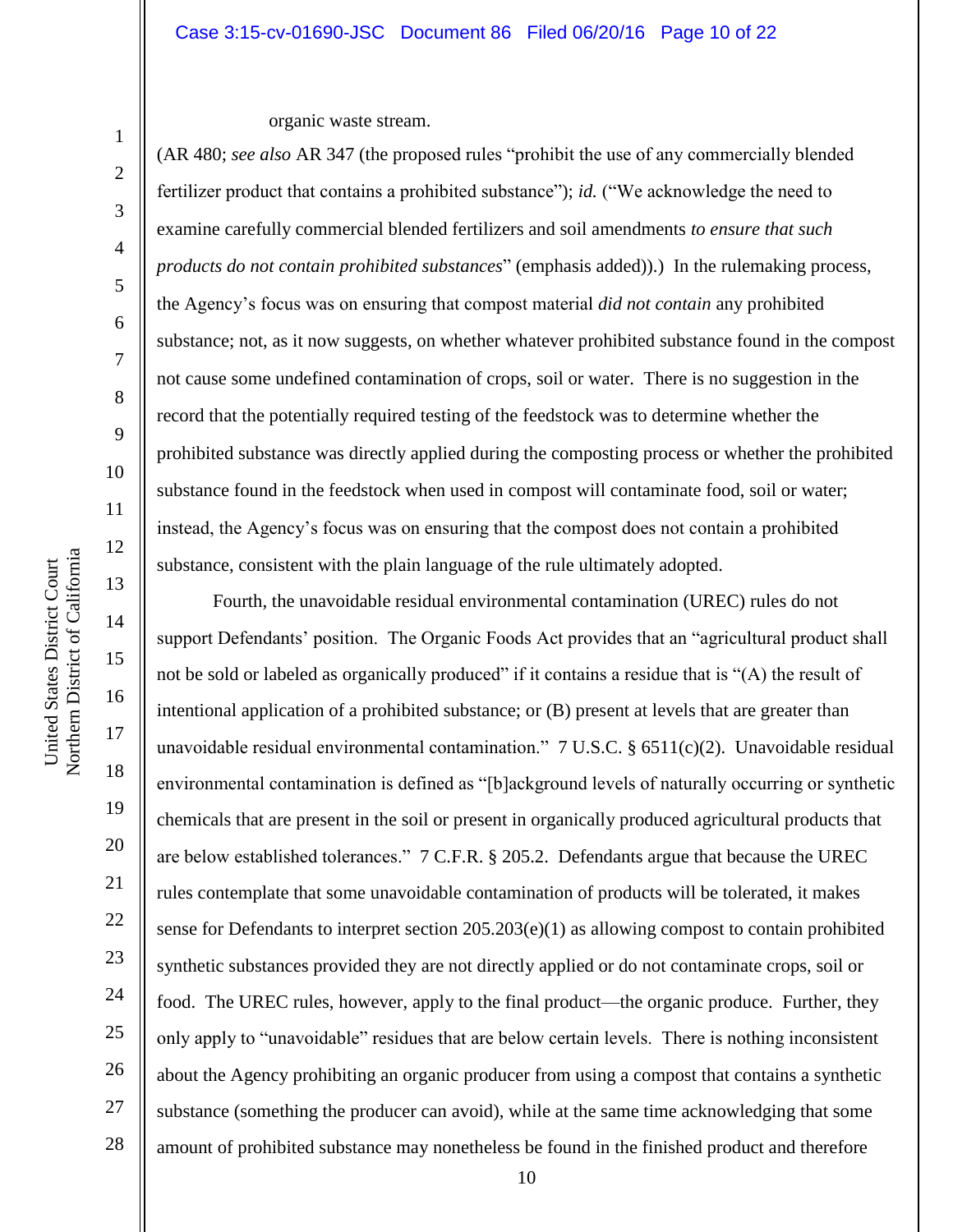1 will be tolerated provided it is below certain levels.

In any event, even if Defendants could adopt some UREC standard for compost, they did not do so. NOP 5016 is not limited to "unavoidable" contamination of compost; rather, even if having the compost contain the pesticide is avoidable, NOP 5016 allows the synthetic substance. More problematic for Defendants' argument, however, is that in response to the concerns of the banned compost producers, Defendants contemplated adopting a UREC for compost. (AR 741,749-50, 783, 786, 790.) Specifically, on October 14, 2009, the National Organic Program circulated internally a first "draft policy for pesticide residues in compost." (AR 748.) It proposed applying UREC standards to compost with the threshold level of UREC in compost set at 5% of the lowest tolerance level of that pesticide in food as established by the Environmental Protection Agency (EPA). (AR 749-50.) Two days later, the Program circulated a revised draft which omitted reference to the UREC standard and just proposed applying the EPA standard to compost; that is, the lowest tolerance level of that pesticide in food. (AR 757-59.) The National Organic Program ultimately rejected this approach, however, because to "establish a tolerance for compost and other inputs we should obtain lots of scientific justification for the levels that we establish, have the NOSB approve of the tolerance levels, *and go through a rule making process*." (AR 771 (emphasis added).)

The Program then adopted NOP 5016 which provides "no tolerance levels for pesticide contaminants in compost." (AR 763, 867.) This was done, not as a matter of scientific judgment or in the exercise of technical expertise, but because the Agency determined that it would be too difficult and too time consuming to set tolerance levels. While Defendants refer to NOP 5016 as only allowing *de minimis* amounts of non-approved substances, under NOP 5016 there are *no* tolerance levels. Indeed, even if the Court were to accept Defendants' suggestion that *de minimis* levels of residue have always been allowed, the levels of bifenthrin at issue here are not *de minimis.* (AR 741 "the bifenthrin residue amounts found range from 0.07 to 0.41 ppm. The EPA tolerance level for bifenthrin varies depending upon the crop (e.g. 0.05 ppm for peanuts, pistachio; 0.10 ppm for root vegetables. The bifenthrin residues in the compost exceed the EPA tolerance level and the UREC level."). If the Agency believed rulemaking is required to go from no

2

3

4

5

6

7

8

9

10

11

12

13

14

15

16

17

18

19

20

21

22

23

24

25

26

27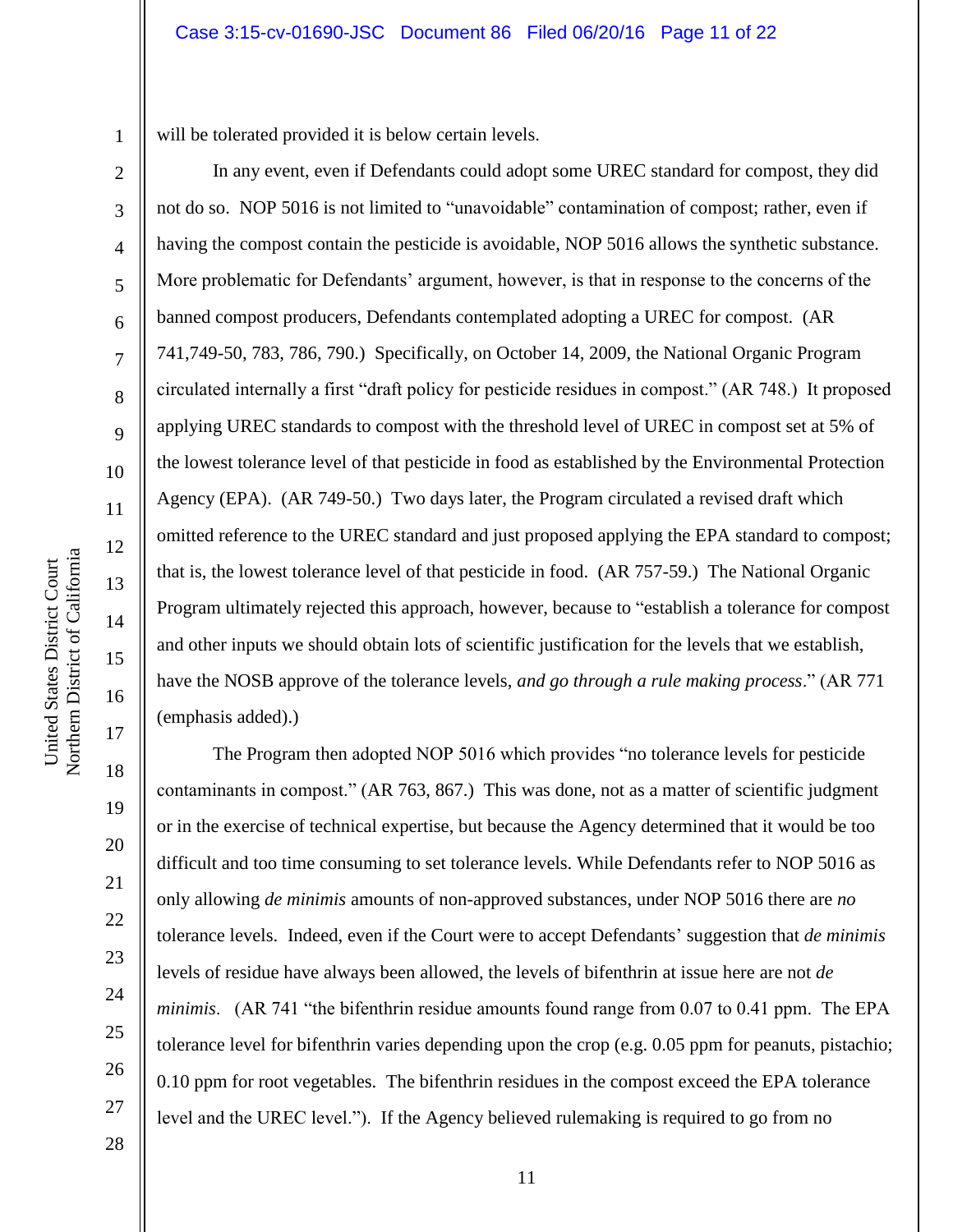unapproved synthetic substances in compost to adopting tolerance levels for those synthetic substances, it certainly requires rulemaking to change from no synthetic substances to synthetic substances allowed with no tolerance levels and, indeed, with synthetic substances present in amounts greater than that allowed under the UREC standards for agricultural products.

Defendants' insistence that an agency can change its mind misses the point. The question here is not whether NOP 5016 would pass muster under an APA substantive challenge; rather, the question is whether it was adopted consistent with the APA's procedural requirements. Indeed, it is telling that the cases Defendants cite on this issue involved an agency "changing its mind" following formal rulemaking. *See Navarro v. Encino Motorcars, LLC*, 780 F.3d 1267, 1273 (9th Cir. 2015), cert. granted, 136 S. Ct. 890 (2016), and vacated and remanded, (U.S. June 20, 2016); *Nat'l Ass'n of Home Builders v. E.P.A*., 682 F.3d 1032 (D.C. Cir. 2012). That is what the Agency was required to do here.

\* \* \*

"An agency is not allowed to change a legislative rule retroactively through the process of disingenuous interpretation of the rule to mean something other than its original meaning." *Hemp Indus. Ass'n*, 333 F.3d at 1091. National Organic Program regulations (legislative rules) specifically prohibit use of "[a]ny fertilizer or composted plant and animal material that contains a synthetic substance not included on the National List of synthetic substances allowed for use in organic crop production." 7 C.F.R. § 205.203(e)(1). Pesticide residues are not on the National List. Thus, NOP 5016's assertion that "green waste and green waste compost" can contain pesticide residues "[p]rovided that the green waste and green waste compost (i) is not subject to any direct application or use of prohibited substances (i.e. synthetic pesticides) during the composting process, and (ii) that any residual pesticide levels do not contribute to the contamination of crops, soil or water" amends Section 205.203(e). It is legislative, not interpretative, and required formal rulemaking.

### 26

#### **B. NOP 5016 is Not a General Statement of Policy**

27 28 Defendants contend that even if NOP 5016 is not exempt from formal rulemaking as an interpretative rule, it is exempt because it is a general statement of policy. "The critical factor to

1

2

3

4

5

6

7

8

9

10

11

12

13

14

15

16

17

18

19

20

21

22

23

24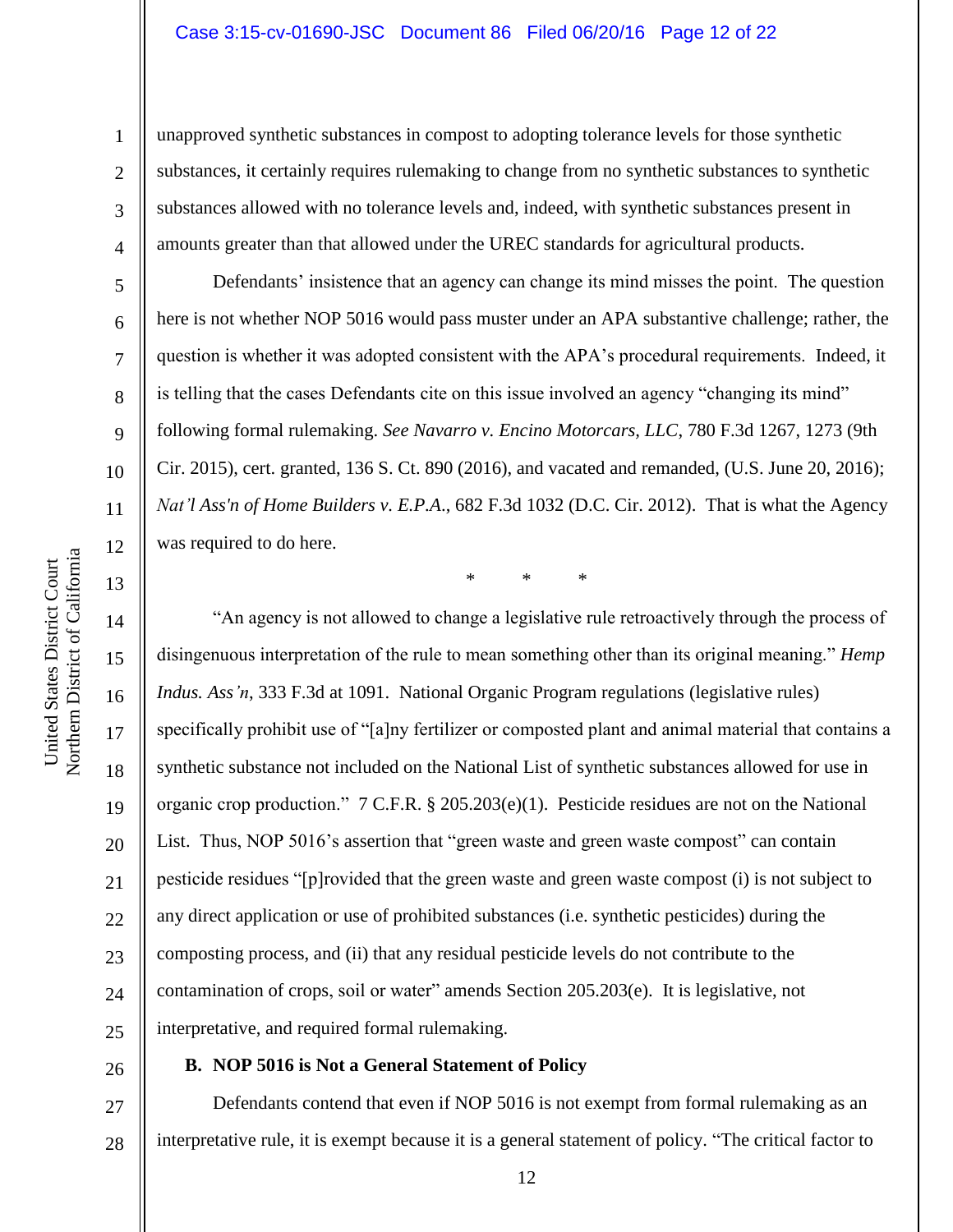Northern District of California Northern District of California United States District Court United States District Court

1

2 3 4 5 6 7 8 9 10 11 12 13 14 15 16 17 18 determine whether a directive announcing a new policy constitutes a rule or a general statement of policy is the extent to which the challenged [directive] leaves the agency, or its implementing official, free to exercise discretion to follow, or not to follow, the [announced] policy in an individual case." *Mada-Luna v. Fitzpatrick*, 813 F.2d 1006, 1013 (9th Cir. 1987) (internal quotation marks and citation omitted). "To the extent that the directive merely provides guidance to agency officials in exercising their discretionary powers while preserving their flexibility and their opportunity to make 'individualized determination[s],' it constitutes a general statement of policy." *Id.* "In contrast, to the extent that the directive 'narrowly limits administrative discretion' or establishes a 'binding norm' that 'so fills out the statutory scheme that upon application one need only determine whether a given case is within the rule's criterion,' it effectively replaces agency discretion with a new 'binding rule of substantive law.' In these cases, notice-andcomment rulemaking proceedings are required, as they would be for any other substantive rule, and they will represent the only opportunity for parties to challenge the policy determinations upon which the new rule is based." *Id.* Thus, to qualify for the "statement of policy" exception to formal rulemaking two requirements must be satisfied: (1) the policy operates only prospectively, and (2) the policy does "not establish a binding norm, or be finally determinative of the issues or rights to which [it] address[es]" and instead leaves officials "free to consider the individual facts in the various cases that arise." *Id.* NOP 5016 is not a general statement of policy.

19 20 21 22 23 As a preliminary matter, the Agency has not explained how NOP 5016 can be a general statement of policy if the Court rejects (as it has) the Agency's first argument that it is interpretative rather than legislative. In other words, having concluded that NOP 5016 amended 7 C.F.R. § 205.203(e)(1) and thus has the force of law, it cannot merely be a general statement of policy.

24 25 26 27 28 In any event, NOP 5016 does not satisfy either of the two requirements of a general statement of policy. First, it operates retroactively as well as prospectively. For this, the Court need look no further the National Organic Program's repeated observation that if the guidelines set forth in NOP 5016 were adopted, CDFA would have to withdraw the ban on the three compost products found to contain bifenthrin. (*See, e.g*., AR 759 ("CDFA would have to rescind their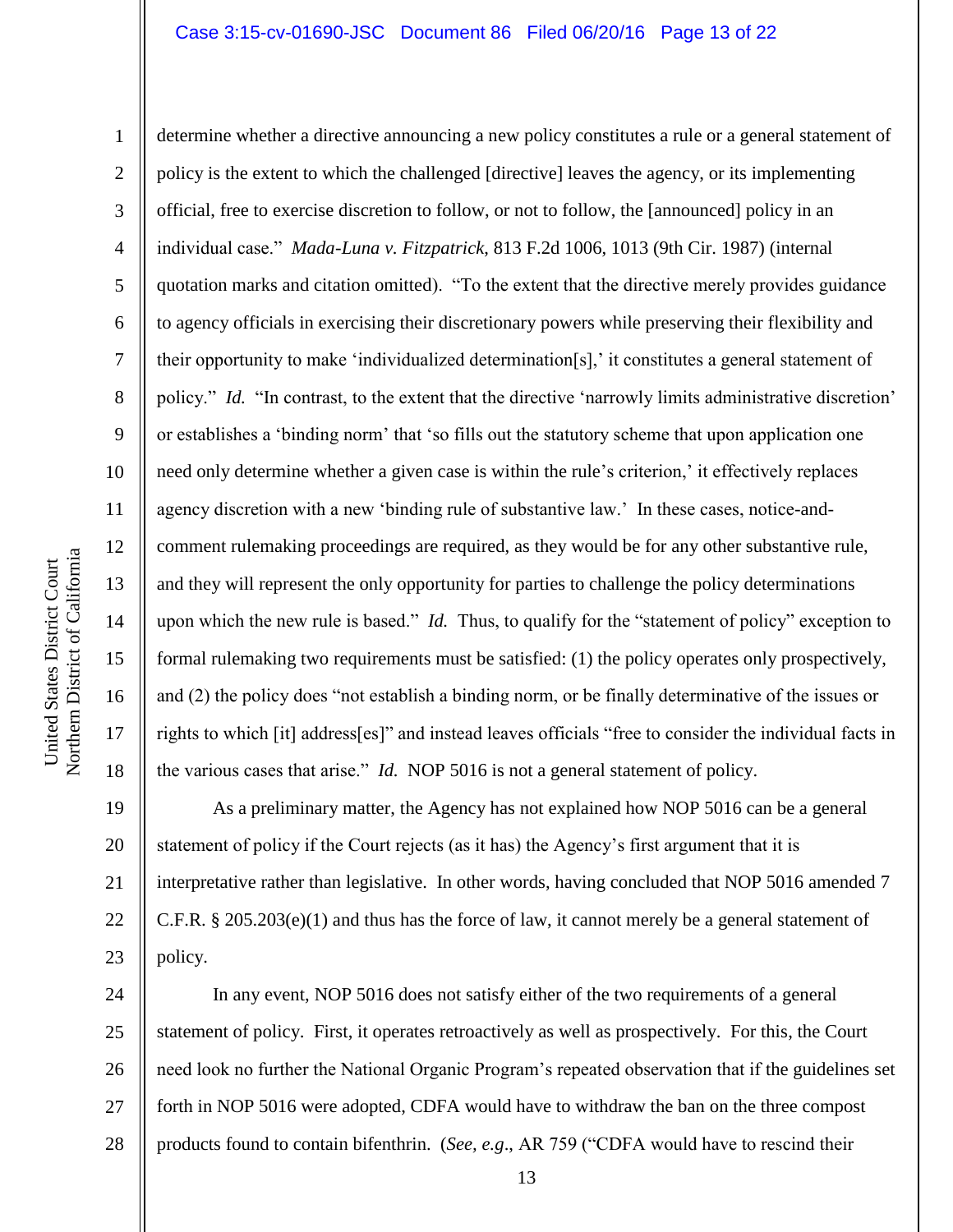#### Case 3:15-cv-01690-JSC Document 86 Filed 06/20/16 Page 14 of 22

2 3

4

5

6

7

8

9

10

11

12

13

14

15

16

17

18

19

20

21

22

23

24

25

26

27

28

1

orders and the compost with bifenthrin residues would be allowed in organic crop production"); AR 763 (CDFA "will need to withdraw the notices prohibiting the 3 California compost products").) Rescission is necessarily retroactive*. See Welles v. Turner Entm't Co*., 503 F.3d 728, 738 (9th Cir. 2007) ("rescind [] conveys a retroactive effect"); *Am. Bus Ass'n v. United States*, 627 F.2d 525, 531 (D.C. Cir. 1980) (concluding that the Interstate Commerce Commission's determination that "restrictions previously imposed on carriers' freedom have been lifted" necessarily operated retroactively).

Second, NOP 5016 creates a binding norm. Defendants' argument that the lack of any tolerance level in NOP 5016 means that implementation is left to each individual certifying agent's discretion ignores the Guidance and how the Agency itself interpreted it. The certifying agents no longer have discretion to ban products which contain synthetic substances not on the National List unless the presence of the synthetic substances contributes to contamination or was directly applied. "[C]abining of an agency's prosecutorial discretion can in fact rise to the level of a substantive, legislative rule." *Cmty. Nutrition Inst. v. Young*, 818 F.2d 943, 948 (D.C. Cir. 1987). Indeed, that is precisely how the Agency interpreted the Guidance. In considering the effect of a guidance document that states "that there are no tolerance levels for pesticide contaminants in compost," Miles McEvoy, the Deputy Administrator of the National Organic Program, reasoned that such document would require the Program to notify the CDFA that

> *they should not prohibit compost that contains bifenthrin* residues unless they have evidence that the compost is contaminating the crops, soil or water. So far I have not seen any evidence the bifenthrin is contaminating the crops, soil or water. *They will need to withdraw the notices* that prohibited the 3 California compost products.

(AR 763 (emphasis added); *see also* AR 759 ("CDFA would have to rescind their orders and the compost with bifenthrin residues would be allowed in organic crop production"). Thus, according to the National Organic Program, in light of NOP 5016 certifying agents *do not have discretion* to ban compost that contains unapproved synthetic substances; instead, they must withdraw the bans on those products. "If it appears that a so-called policy statement is in purpose or likely effect one that narrowly limits administrative discretion, it will be taken for what it is—a binding rule of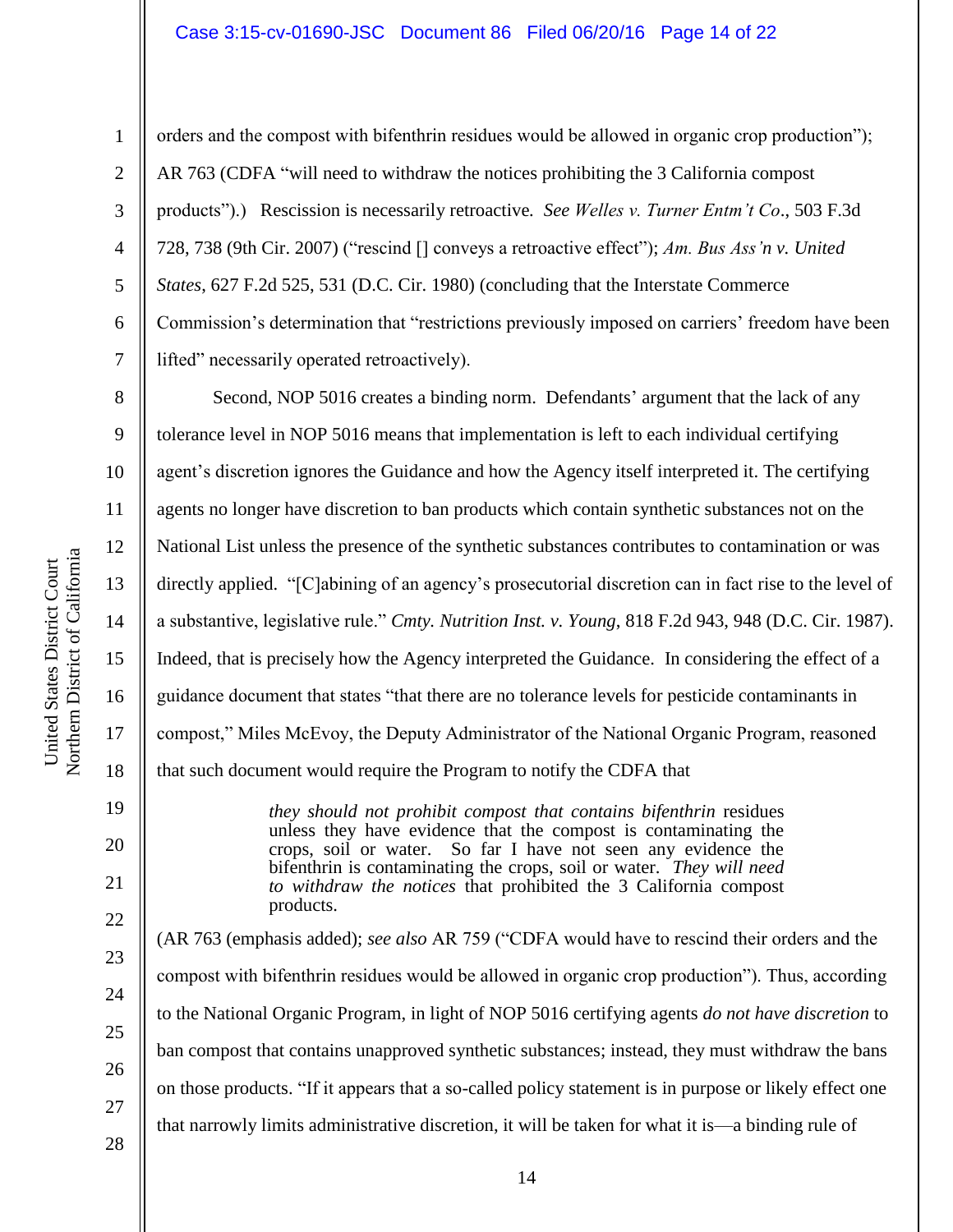substantive law." *Guardian Fed. Sav. & Loan Ass'n v. Fed. Sav. & Loan Ins. Corp.,* 589 F.2d 658, 666 (D.C. Cir. 1978).

*Nat'l Min. Ass'n v. McCarthy*, 758 F.3d 243 (D.C. Cir. 2014), is distinguishable. There, the DC Circuit held that a final guidance document was a general statement of policy because it did "not tell regulated parties what they must do or may not do in order to avoid liability. The Final Guidance imposes no obligations or prohibitions on regulated entities. State permitting authorities 'are free to ignore it.'" *Id*. at 252. Here, in contrast, neither state certifying agents nor organic producers are "free to ignore" NOP 5016. *Id*.; *see also Appalachian Power Co. v. E.P.A*., 208 F.3d 1015, 1023 (D.C. Cir. 2000) ("[the guidance] reads like a ukase. It commands, it requires, it orders, it dictates. Through the Guidance, EPA has given the States their "marching orders" and EPA expects the States to fall in line, as all have done, save perhaps Florida and Texas.").

12 16 20 21 22 23 24 For the same reason, the Court rejects Defendants' suggestion that NOP 5016 is nothing more than a "field-level instructional guide" because it is part of the "National Organic Program Handbook: Guidance and Instructions for Accredited Certifying Agents and Certified Operations" which seeks to "provide standard operating procedures and specific review and enforcement approaches to help ensure that all parties implement the program's mandate in an effective, fair, and consistent manner." (Dkt. No. 59 at 28:24-26.) Although Defendants emphasize that the handbook contains a disclaimer suggesting that its policies are not legally binding, the Court is not required to accept the Agency's interpretation of the legal effect of the guidance. *See Hemp Indus. Ass'n*, 333 F.3d at 1088 ("fact that an agency claims that its rule does not bind tribunals outside the agency, however, does not end the inquiry into whether the rule is legislative."); *see also Columbia Riverkeeper v. U.S. Coast Guard*, 761 F.3d 1084, 1094-95 (9th Cir. 2014) ("courts consider whether the practical effects of an agency's decision make it a final agency action, regardless of how it is labeled.").

25 26 27 28 Finally, Defendants make a confusing argument that NOP 5016 is a general statement of policy because it only binds lower-level implementing agents and the Secretary of the USDA has the discretion as to how to implement the Organic Foods Act. The cases upon which Defendants rely, however, are inapposite. For example, *Erringer v. Thompson*, 371 F.3d 625, 631 (9th Cir.

1

2

3

4

5

6

7

8

9

10

11

13

14

15

17

18

19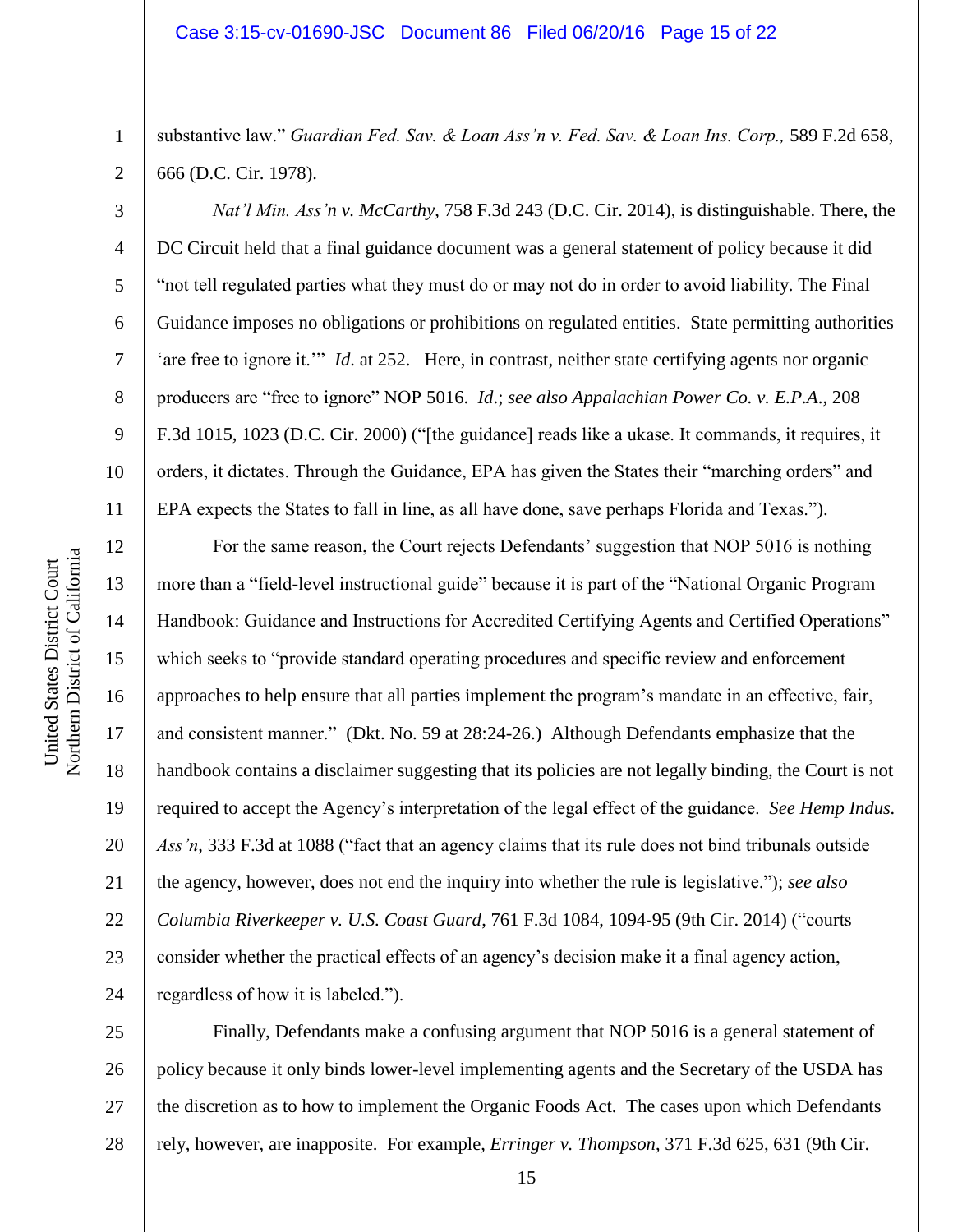1

2

3

4

5

6

7

8

9

10

11

12

13

14

15

16

17

18

19

20

21

2004), involved whether a rule was interpretative, not a general statement of policy. In any event, the court held the rule was interpretative rather than legislative because it did not amend an existing legislative rule; here, in contrast, NOP 5016 amends a regulation and thus has the force of law. In *Nguyen v. United States*, 824 F.2d 697, 702 (9th Cir. 1987), the court reiterated that "notice must be given both to make and to change [a] 'law.'" Here, NOP 5016 changed the law, 7 C.F.R. § 205.203(e)(1). The Agency did not have the discretion to amend an existing regulation without formal rulemaking.

Further, to hold that because the Agency could change NOP 5016 at any time it has no binding effect would allow an agency to perpetually amend the rules and evade the APA's procedural requirements. "[A]n agency's characterization of its action as being provisional or advisory is not necessarily dispositive, and courts consider whether the practical effects of an agency's decision make it a final agency action, regardless of how it is labeled." *Columbia Riverkeeper*, 761 F.3d at 1094-95; *see also Appalachian Power Co.*, 208 F.3d at 1022 (rejecting an argument that "because the Guidance, is subject to change, it is not binding and therefore not final action" because "all laws are subject to change. Even that most enduring of documents, the Constitution of the United States, may be amended from time to time. The fact that a law may be altered in the future has nothing to do with whether it is subject to judicial review at the moment."). Defendants' interpretation of the general statement of policy exception to the APA's rulemaking provisions would effectively insulate agency decisions from review by requiring deference to senior officials' interpretation of rules even where those interpretations represent a substantive change to that rule. The APA is not so toothless.

22

\* \* \*

23 24 25 26 27 28 NOP 5016 amended 7 C.F.R. § 205.203(e)(1) and was therefore a legislative rule change. Because it was not accompanied by a "specific finding of good cause documenting why such procedures 'are impracticable, unnecessary, or contrary to the public interest,'" it was subject to the APA's notice and comment provisions. *See Hemp Industries*, 333 F.3d at 1087 (quoting 5 U.S.C. § 553(b), (b)(B)). Defendants' failure to follow these procedural rulemaking requirements was unlawful. *See* 5 U.S.C. § 706(2)(D).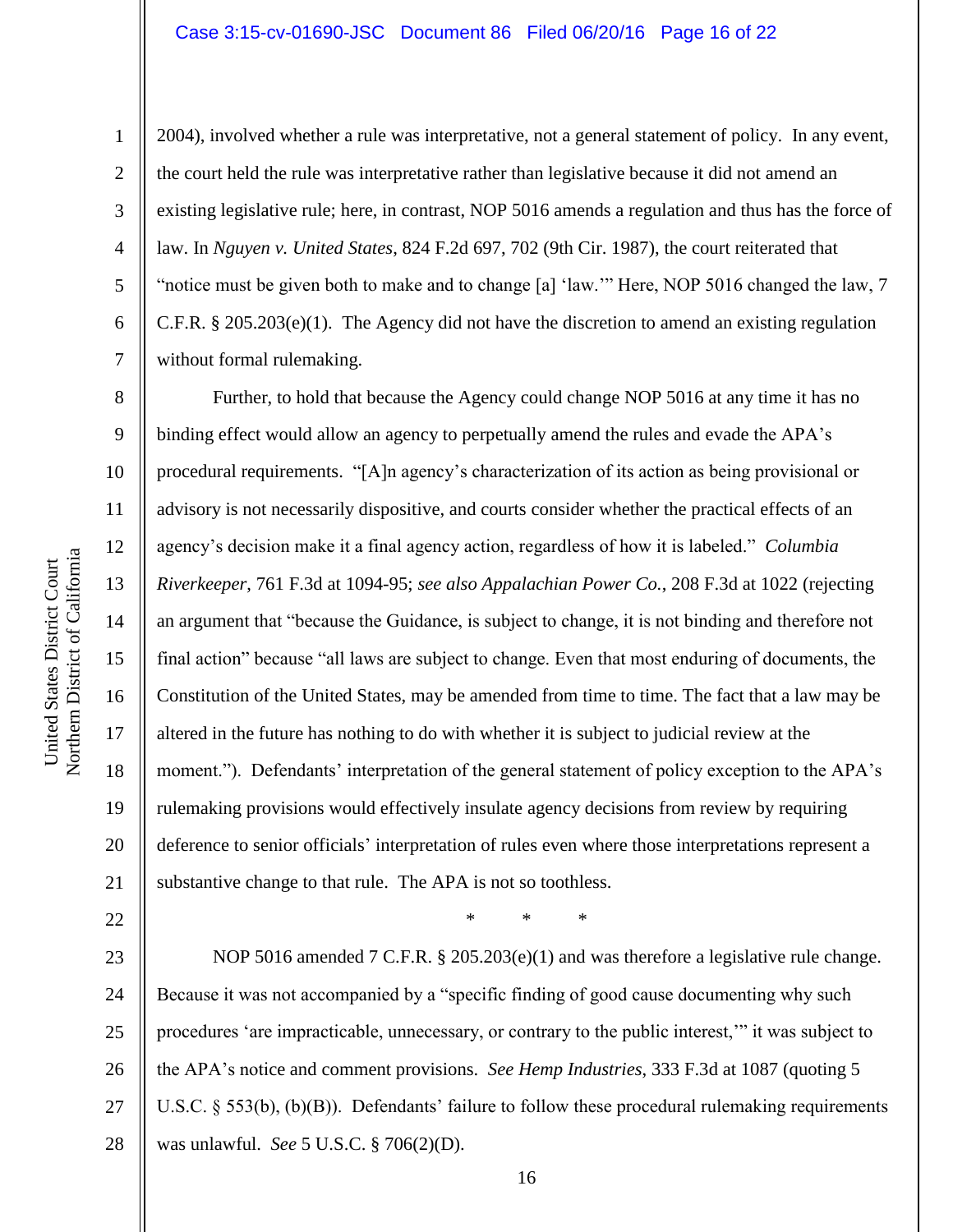# Northern District of California Northern District of California United States District Court United States District Court

#### **II. Remedy**

1

2

3

4

5

There remains the question of remedy. The parties agree that if the Court finds that Defendants violated the APA the appropriate remedy is remand; however, their views diverge as to the status of NOP 5016 during remand. Plaintiffs argue for vacatur whereas Defendants request that the Agency be allowed to cure the procedural error while leaving NOP 5016 in place.

6 7 8 9 10 11 12 13 14 15 16 17 18 19 20 21 22 The remedy for a procedural APA violation is for the reviewing court to "hold unlawful and set aside agency action." 5 U.S.C. § 706(2). Thus, where an agency's "finding is not sustainable on the administrative record made, then the [] decision must be vacated and the matter remanded [to the agency] for further consideration." *Camp v. Pitts*, 411 U.S. 138, 143 (1973). In the Ninth Circuit, remand without vacatur is the exception rather than the rule. *See California Communities Against Toxics v. U.S. E.P.A*., 688 F.3d 989, 994 (9th Cir. 2012)( "we have only ordered remand without vacatur in limited circumstances."); *Humane Soc'y v. Locke*, 626 F.3d 1040, 1053 n.7 (9th Cir. 2010) ("In rare circumstances, when we deem it advisable that the agency action remain in force until the action can be reconsidered or replaced, we will remand without vacating the agency's action."); *Ctr. for Food Safety v. Vilsack*, 734 F.Supp.2d 948, 951 (N.D. Cal. 2010) ("[T]he Ninth Circuit has only found remand without vacatur warranted by equity concerns in limited circumstances, namely serious irreparable environmental injury."). Courts "leave an invalid rule in place only when equity demands that we do so." *Pollinator Stewardship Council v. U.S. E.P.A*., 806 F.3d 520, 532 (9th Cir. 2015). "When determining whether to leave an agency action in place on remand, [courts] weigh the seriousness of the agency's errors against the disruptive consequences of an interim change that may itself be changed." *Id*. (internal citation and quotation marks omitted).

#### 23

#### **A. Seriousness of the Agency's Errors**

24 25 26 27 28 The error here is serious. In issuing NOP 5016, the Agency effectively amended Section 205.203(e) and withdrew a prior basis for enforcement without the APA-required notice and comment. While the record reflects that the prevalence of bifenthrin in green waste compost is or was in 2010—an emerging issue which the National Organic Program may not have considered when these regulations were adopted, these circumstances do not excuse the Agency from the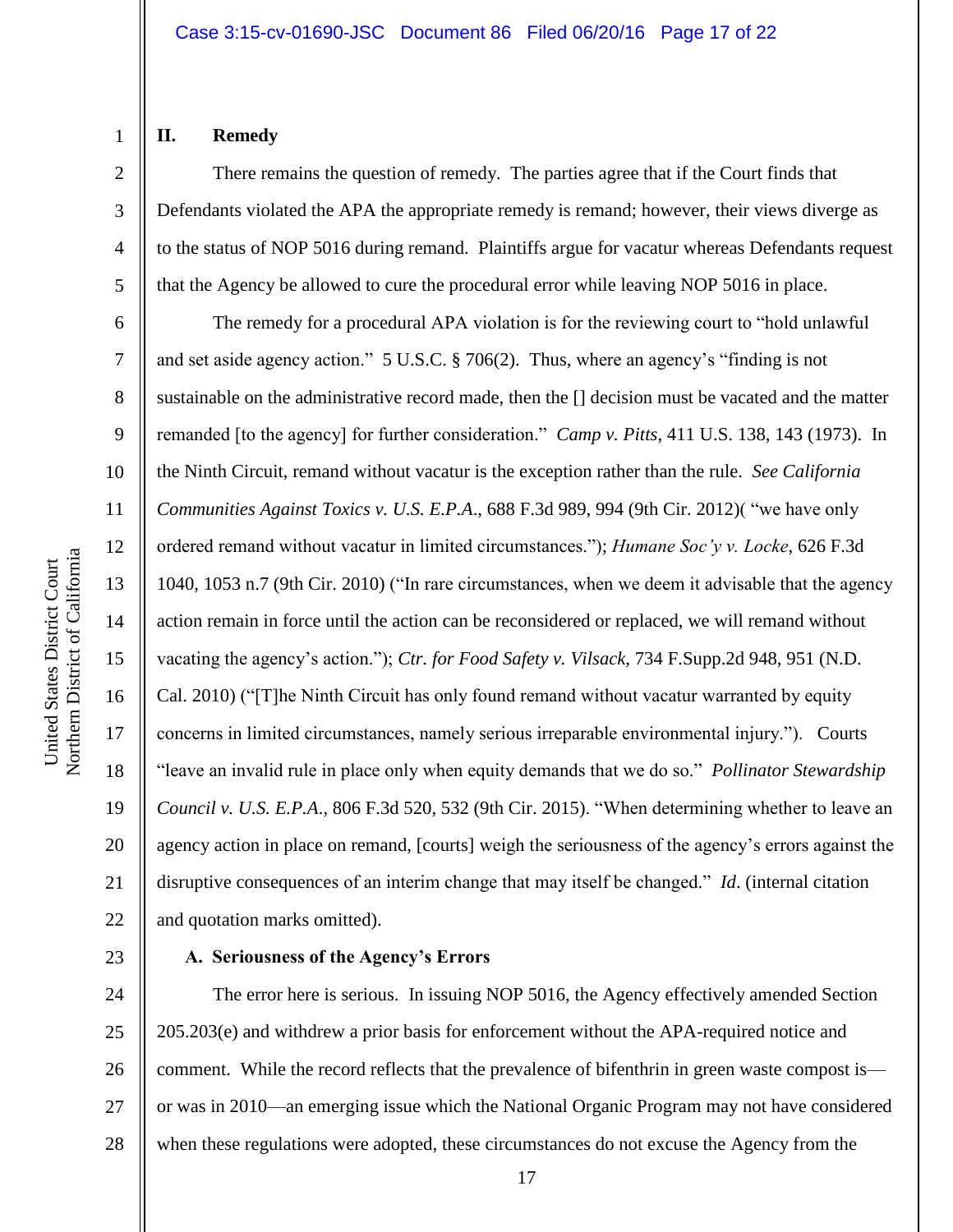#### Case 3:15-cv-01690-JSC Document 86 Filed 06/20/16 Page 18 of 22

notice and comment requirement. This result is especially true where, as here, the reach of the Agency's new rule stretches beyond bifenthrin and instead allows green waste or green waste compost used in organic production to contain any synthetic pesticide of which bifenthrin is just one example. (AR 1103-1104.) Moreover, if the presence of bifenthrin was unexpected and created an issue that had to be addressed immediately, the APA exempts an agency from the notice and comment requirement if "the agency for good cause finds . . . that notice and public procedure thereon are impracticable, unnecessary, or contrary to the public interest." 5 U.S.C. § 553(b). The Agency chose not to invoke this exemption.

"In enacting the APA, Congress made a judgment that notions of fairness and informed administrative decisionmaking require that agency decisions be made only after affording interested persons notice and an opportunity to comment." *Paulsen v. Daniels*, 413 F.3d 999, 1004 (9th Cir. 2005) (internal citation and quotation marks omitted). Defendants may be correct that they could adopt the same rule on remand, but whether they will do so after the required notice and comment procedures is far from certain. Under these circumstances, the severity of the error weighs in favor of vacatur.

#### **B. Consequences of Vacatur**

17 18 19 20 21 22 23 24 25 26 27 28 "In considering whether vacatur is warranted, [the Court] must balance the [Agency's] errors against the consequences of such a remedy." *California Communities Against Toxics*, 688 F.3d at 993. Defendants contend that in the absence of NOP 5016 there would be significant environmental harms because the green waste currently being used for green waste compost would be dumped in landfills rather than contributing to compost nutrient cycling. They suggest further that even if this were not the result, and the green waste was instead sold for use in non-organic agriculture, there would be fewer incentives to produce environmentally friendly compost. Plaintiffs counter that there is little evidentiary support for Defendants' arguments and that the record reflects that only a small portion of green waste compost is actually used by organic farmers as it is. Further, Plaintiffs suggest that there are several sources of synthetic-substance free compost available on the market. Plaintiffs identify testing performed by the Washington State Department of Agriculture (which tests for pesticide contamination because it is required for

1

2

3

4

5

6

7

8

9

10

11

12

13

14

15

16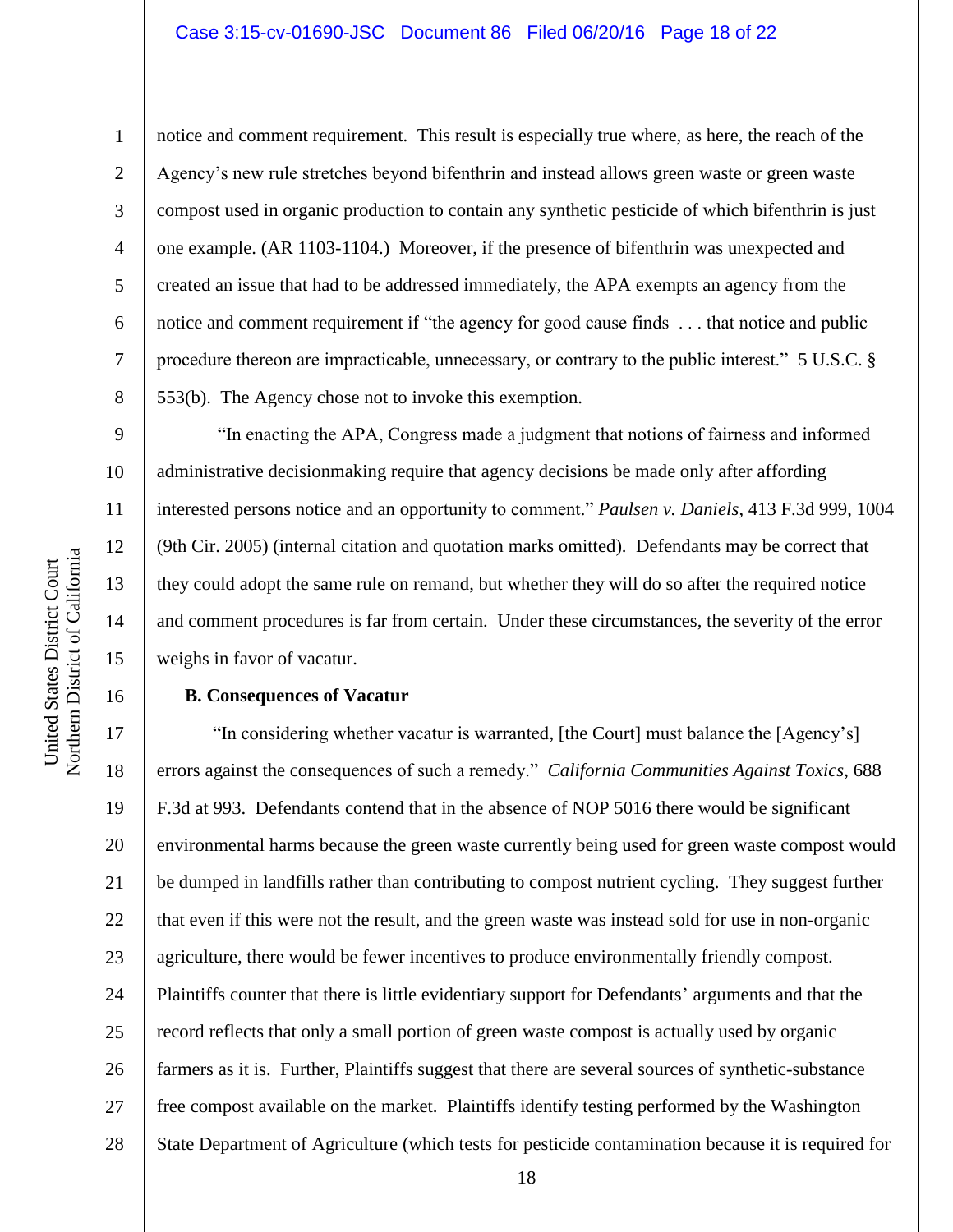Canadian organic certification) that showed of the 13 tested composts, only 5 had pesticide residues. (AR 1115.)

The Court is not persuaded that vacating NOP 5016 pending formal rulemaking will result in environmental harm sufficient to warrant leaving the invalid rule in place. Those "limited circumstances" in which the Ninth Circuit has declined to vacate on remand because of the potential for interim environmental harm involved irreparable injuries such as the potential extinction of an animal species. *See, e.g., Idaho Farm Bureau Fed'n v. Babbitt*, 58 F.3d 1392, 1405 (9th Cir. 1995) (concluding that equity warranted leaving the rule in place during remand because of the potential extinction of a snail species); *Pollinator Stewardship Council*, 806 F.3d at 532 (concluding that "given the precariousness of the bee population, leaving the EPA's registration of sulfoxaflor in place risks more potential environmental harm than vacating it."). Ensuring a secondary use for green waste is certainly an important environmental cause, but the record does not establish that a significant a share of that market is represented by the organic community. (AR 846.) The record also does not suggest that the result of vacatur will be a lack of available compost for organic producers, especially given the State of Washington's experience.

16 17 18 19 20 21 22 23 24 25 26 The Court thus turns to the thrust of the parties' and amici's arguments—economic harm. The Ninth Circuit has declined vacatur because of potential economic consequences (among others) at least once. In *California Communities Against Toxic*, the EPA admitted its rulemaking process had been flawed and voluntarily sought remand following the plaintiffs' APA challenge. *Id.* at 992-93. The court remanded without vacatur because the "delay and trouble vacatur would cause [was] severe" as it would have delayed construction of a Southern California power plant. *Id.* at 993. Without the power plant, the region might not have had enough power which could have resulted in rolling blackouts and such blackouts have negative environmental consequences which the Clean Air Act sought to avoid. *Id*. Further, the consequences of vacatur would be "economically disastrous [because] [t]his is a billion-dollar venture employing 350 workers." *Id*. at 994.

27 28 Defendants contend that the organic industry will likewise suffer significantly if NOP 5016 is vacated because organic growers will no longer be able to use green waste compost and

1

2

3

4

5

6

7

8

9

10

11

12

13

14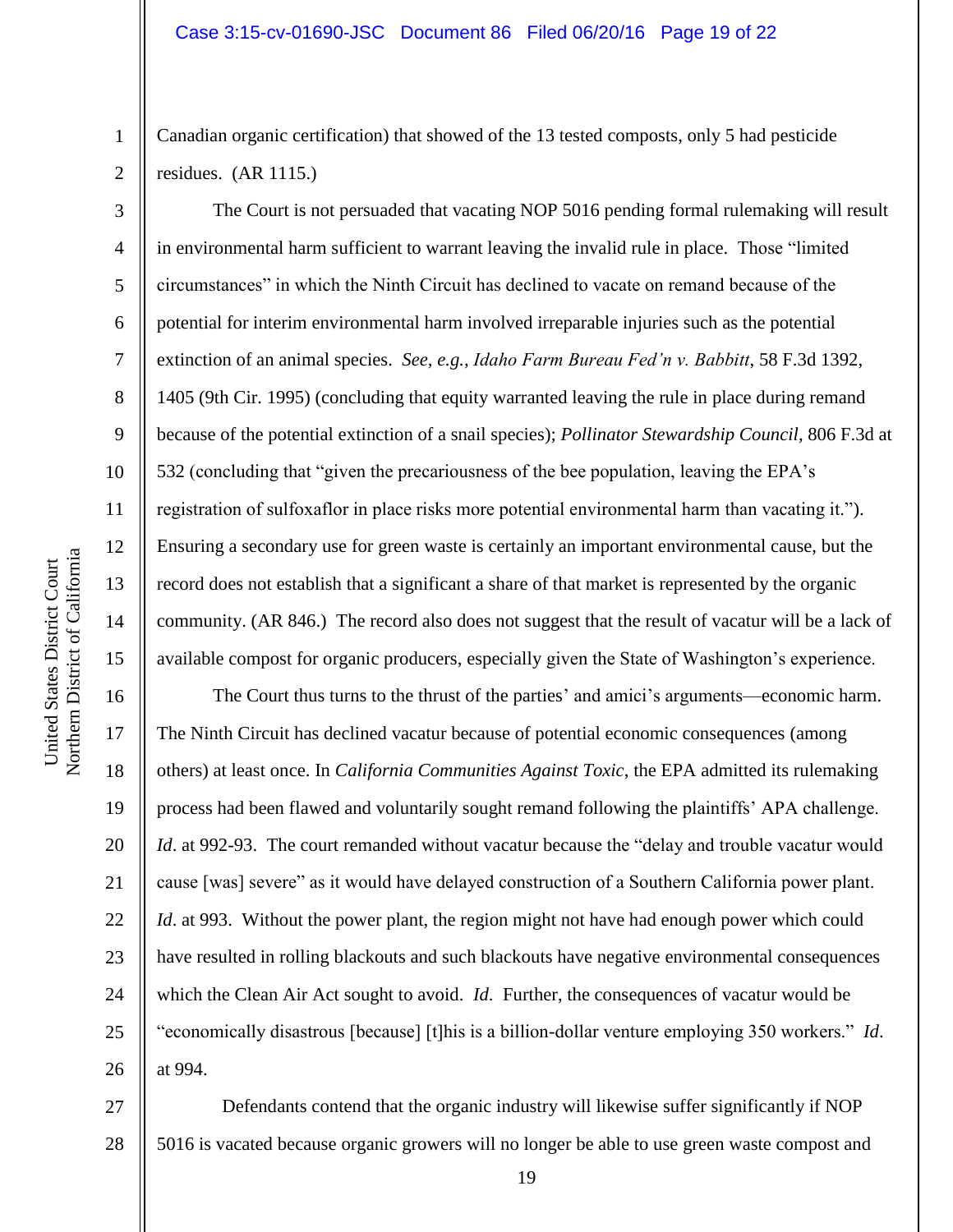#### Case 3:15-cv-01690-JSC Document 86 Filed 06/20/16 Page 20 of 22

1

2

3

4

5

6

8

15

16

17

18

19

20

21

22

composting operations will lose a significant market for their products. However, there is insufficient evidence in the record to support their assertion, let alone quantify it. Defendants also suggest that because NOP 5016 was adopted five years ago and organic farmers have since applied the compost to their soil there is considerable uncertainty regarding what will happen with a farmer's organic certification if the rules change. Plaintiffs, however, limit their request to prospective vacatur only such that any compost purchased and/or used between 2010 and the Court's Order would be grandfathered in and the Court is not going to order otherwise.

The amici, for their part, contend that withdrawing NOP 5016 would cause "profound disruptions to the organic industry" (Dkt. No. 72-1 at ¶ 8 (Declaration of Laura Batcha, Executive Director of the Organic Trade Association)), would "impose an irreparably harmful burden on certifying agents" by forcing them to develop an "astronomical...testing regime" (AR 64-3 at ¶¶ 10-11 (Declaration of Jake Lewin, President of CCOF Certification Services), and could make it "immediately necessary to halt shipments of crops presently in the field until USDA sorts out the compliance plan" (AR 64-1 at ¶ 14 (Declaration of Hank Giclas, Senior Vice President with Western Growers Association)). Amici contend that these harms will occur because in the absence of NOP 5016 (1) they would be required to develop a new compost testing regime which would be impossible or at least impossibly expensive, (2) the bulk of this burden would fall on organic farmers who can ill-afford it, and (3) Plaintiffs have not shown that NOP 5016 has had any negative environmental impacts in the five years since it was adopted. Amici suggest that even if the testing only cost \$100/ton because compost is applied at a rate of 1-8 tons per acre and Western Growers Association members use more than a million acres, the cost to its members alone could be as high as \$100 million per year.

23 24 25 26 27 28 These arguments are not supported by the record or the law. Vacatur merely reinstates the status quo. *See Paulsen*, 413 F.3d at 1008 ("The effect of invalidating an agency rule is to reinstate the rule previously in force."). From 2000 through 2010—before the adoption of NOP 5016—the organic industry thrived. Moreover, as NOP 5016 did not rescind some sort of mandatory testing regime, vacating the guidance does not re-impose a mandatory testing regime; instead, as always, testing is performed at the discretion of certifiers and state organic programs

Northern District of California Northern District of California United States District Court United States District Court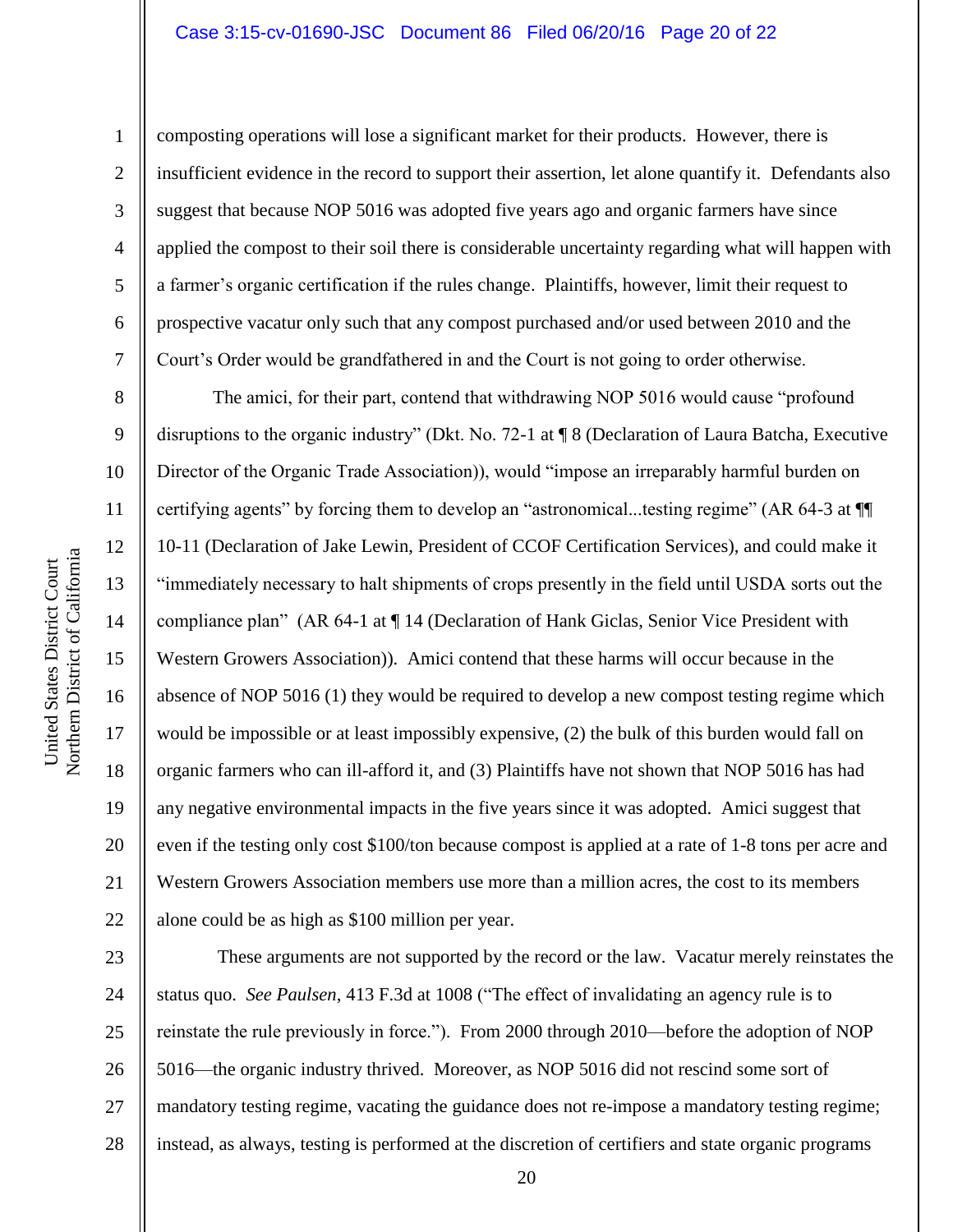#### Case 3:15-cv-01690-JSC Document 86 Filed 06/20/16 Page 21 of 22

Northern District of California Northern District of California United States District Court United States District Court

1

2

3

4

5

7

8

9

11

12

13

14

15

16

17

18

19

20

21

22

6 10 "when there is reason to believe that the agricultural input or product has come into contact with a prohibited substance or has been produced using excluded methods." 7 C.F.R. § 205.670(b**)**. Further, some states like California and Washington have pre-existing residue testing programs. The Washington State Department of Agriculture's program for residue testing reviews inputs (including compost) at the expense of the commercial compost producer to insure that the inputs are not contaminated with prohibited substances and provides a list of approved composts for organic farmers. (AR 1115-1116.) Additionally, the National Organic Program issued a final rule requiring organic certifiers to periodically test organic products for residues of prohibited substances in 2012—just two years after NOP 5016. *See* Final Rule, Periodic Residue Testing, 77 Fed. Reg. 67,239 (November 9, 2012).<sup>3</sup> And, any such testing is performed at the certifiers' expense, not that of the farmer. 7 C.F.R. § 205.670(b**)**. ("Such tests must be conducted by the applicable State organic program's governing State official or the certifying agent at the official's or certifying agent's own expense."). The burden then is on the certifier and not the farmer to ensure that all inputs (such as commercially made compost) meet the requirements for labeling as organic. 7 C.F.R. §§ 205.201, 205.670. Amici's testing argument makes no sense.

Finally, any argument regarding the disastrous effect of vacatur of the rule is undermined by the fact that any prospective vacatur would put the industry in the same position the California organic industry was in from 2009-2010 between the time when CDFA prohibited the three compost products containing bifenthrin for use in organic production and NOP 5016 was enacted. When asked about how the industry fared during this time at oral argument, amici stated that the compost manufacturer whose compost was banned "stopped selling, and they found other composts" and "it was just business as usual while this worked itself out." (Transcript at 52:19-

23

 $\overline{a}$ 

24

<sup>25</sup> 26 27 28 <sup>3</sup> The purpose of the rule is to "clarify[y] a provision of OFPA and the regulations issued thereunder that requires periodic residue testing of organically produced agricultural products by accredited certifying agents. The rule ensures consistency of the regulations with OFPA by ensuring that all certifying agents are conducting residue testing of organic products on a regular reoccurring basis. Residue testing plays an important role in organic certification by providing a means for monitoring compliance with the NOP and by discouraging the mislabeling of agricultural products. This action further ensures the integrity of products produced and handled under the NOP regulations." National Organic Program; Periodic Residue Testing, 77 FR 67239- 01.